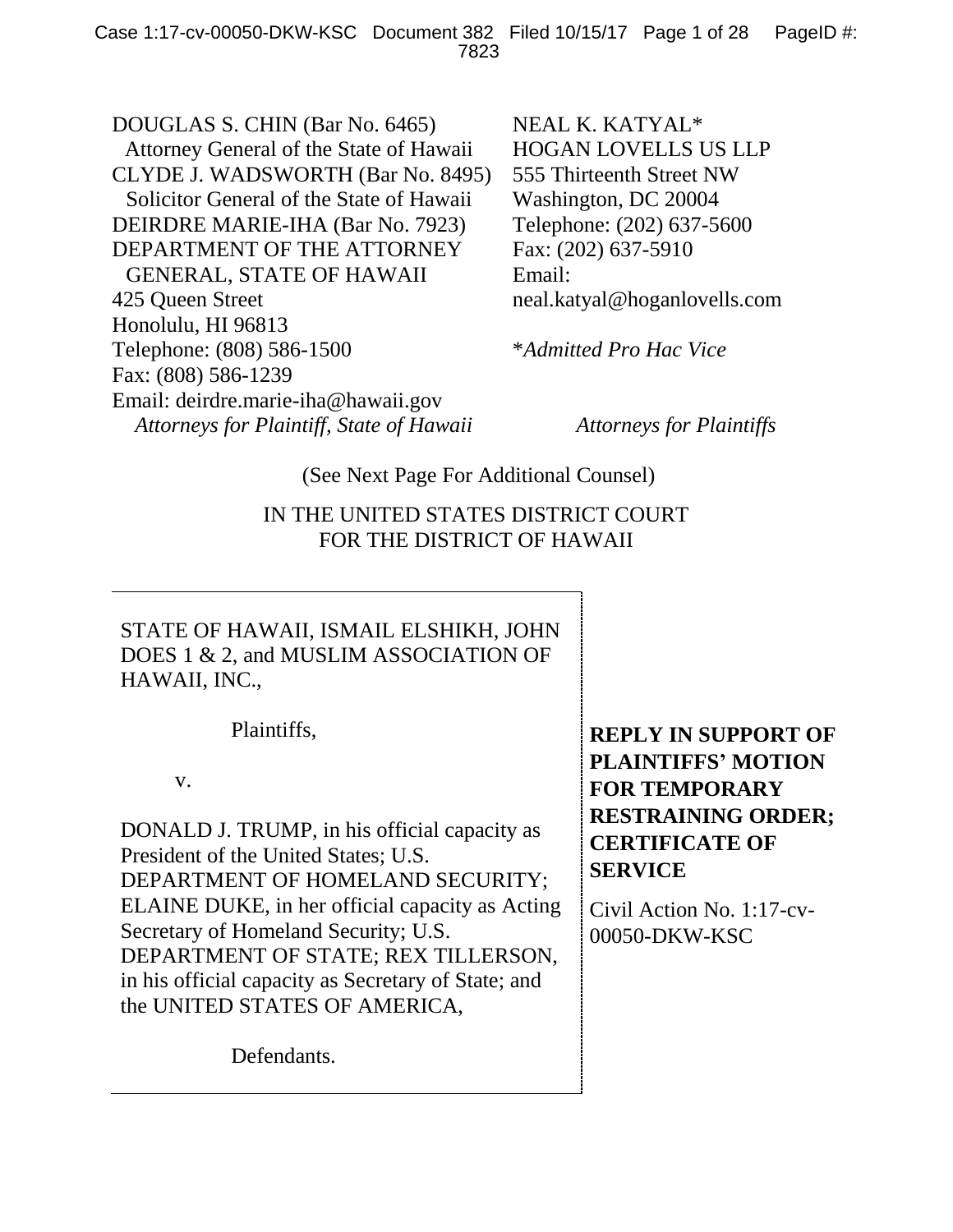#### **ADDITIONAL COUNSEL**

DONNA H. KALAMA (Bar No. 6051) KIMBERLY T. GUIDRY (Bar No. 7813) ROBERT T. NAKATSUJI (Bar No. 6743) KALIKO'ONALANI D. FERNANDES (Bar No. 9964) KEVIN M. RICHARDSON (Bar No. 10224) Deputy Attorneys General DEPARTMENT OF THE ATTORNEY GENERAL, STATE OF HAWAII 425 Queen Street Honolulu, HI 96813 Telephone: (808) 586-1500 Fax: (808) 586-1239

*Attorneys for Plaintiff, State of Hawaii*

COLLEEN ROH SINZDAK\* MITCHELL P. REICH\* ELIZABETH HAGERTY\* YURI S. FUCHS\* SUNDEEP IYER\* † REEDY C. SWANSON\* †† HOGAN LOVELLS US LLP 555 Thirteenth Street NW Washington, DC 20004 Telephone: (202) 637-5600 Fax: (202) 637-5910

THOMAS P. SCHMIDT\* HOGAN LOVELLS US LLP 875 Third Avenue New York, NY 10022

Telephone: (212) 918-3000 Fax: (212) 918-3100

SARA SOLOW\* ALEXANDER B. BOWERMAN\* HOGAN LOVELLS US LLP 1735 Market St., 23rd Floor Philadelphia, PA 19103 Telephone: (267) 675-4600 Fax: (267) 675-4601

*\*Admitted Pro Hac Vice* † *Admitted only in Maryland; supervised by firm members*  †† *Admitted only in Virginia; supervised by firm members*

*Attorneys for Plaintiffs*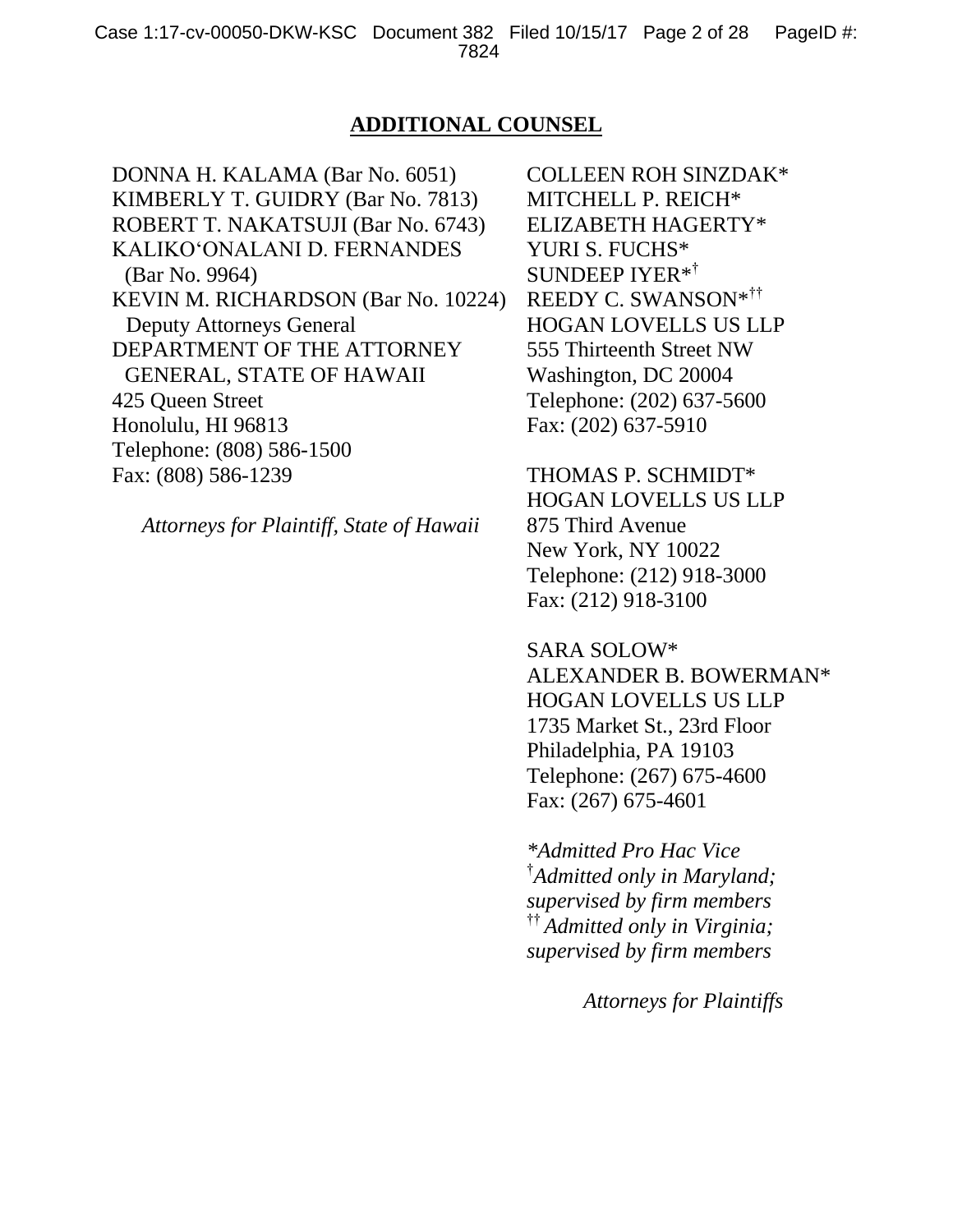## **TABLE OF CONTENTS**

| A.              | Plaintiffs Are Likely To Succeed On The Merits Of Their Claims. 2 |
|-----------------|-------------------------------------------------------------------|
| 1.              |                                                                   |
| 2.              |                                                                   |
|                 | a. EO-3 violates the INA's prohibition on nationality-based       |
|                 |                                                                   |
|                 | i. EO-3's findings do not reasonably "support" its nationality-   |
|                 | ii. EO-3 exceeds the substantive limits on the President's        |
| 3.              |                                                                   |
| <b>B.</b>       |                                                                   |
| $\mathcal{C}$ . |                                                                   |
|                 |                                                                   |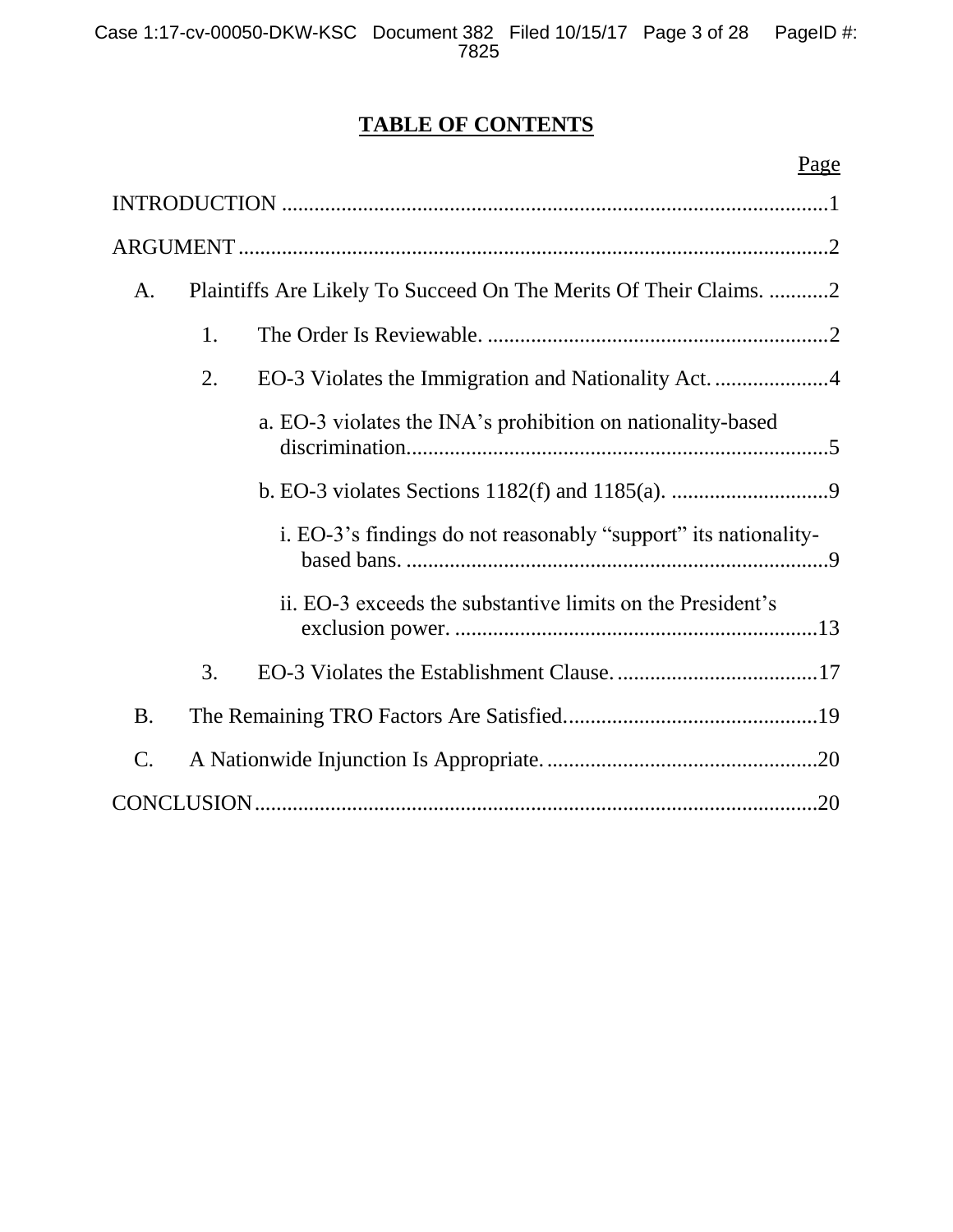## **TABLE OF AUTHORITIES**

## Page(s)

## **CASES:**

| Abbott Labs. v. Gardner,                     |
|----------------------------------------------|
| Armstrong v. Exceptional Child Ctr., Inc.,   |
| Chamber of Commerce of U.S. v. Reich,        |
| Dada v. Mukasey,                             |
| DHX, Inc. v. Allianz AGF MAT, Ltd.,          |
| Franklin v. Massachusetts,                   |
| Gonzales v. Oregon,                          |
| Gulf States Utils. Co. v. Fed. Power Comm'n, |
| Haig v. Agee,                                |
| Hawaii v. Trump,                             |
| In re Reyes,                                 |
| Kent v. Dulles,                              |
| Kleindienst v. Mandel,                       |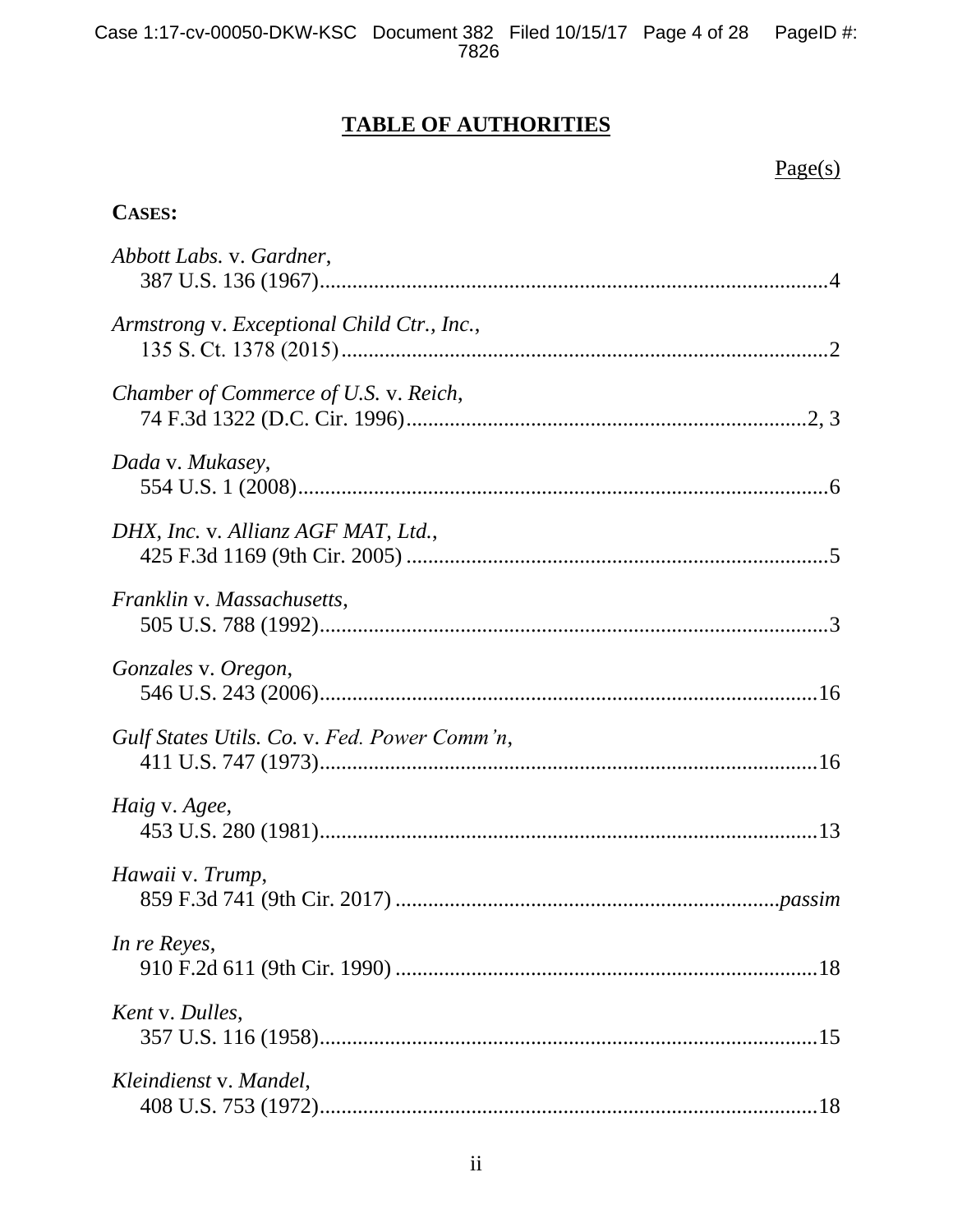| Legal Assistance for Vietnamese Asylum Seekers v. Dep't of State, |  |
|-------------------------------------------------------------------|--|
| Lee v. Weisman,                                                   |  |
| McCreary Cty. v. ACLU of Ky.,                                     |  |
| McGowan v. Maryland,                                              |  |
| New York Cent. Sec. Corp. v. United States,                       |  |
| Sale v. Haitian Centers Council, Inc.,                            |  |
| United States ex rel. Knauff v. Shaughnessy,                      |  |
| Washington v. Trump,                                              |  |
| Webster v. Doe,                                                   |  |
| Zelman v. Simmons-Harris,                                         |  |
| Zemel v. Rusk,                                                    |  |
| <b>STATUTES:</b>                                                  |  |
|                                                                   |  |
|                                                                   |  |
|                                                                   |  |
|                                                                   |  |
|                                                                   |  |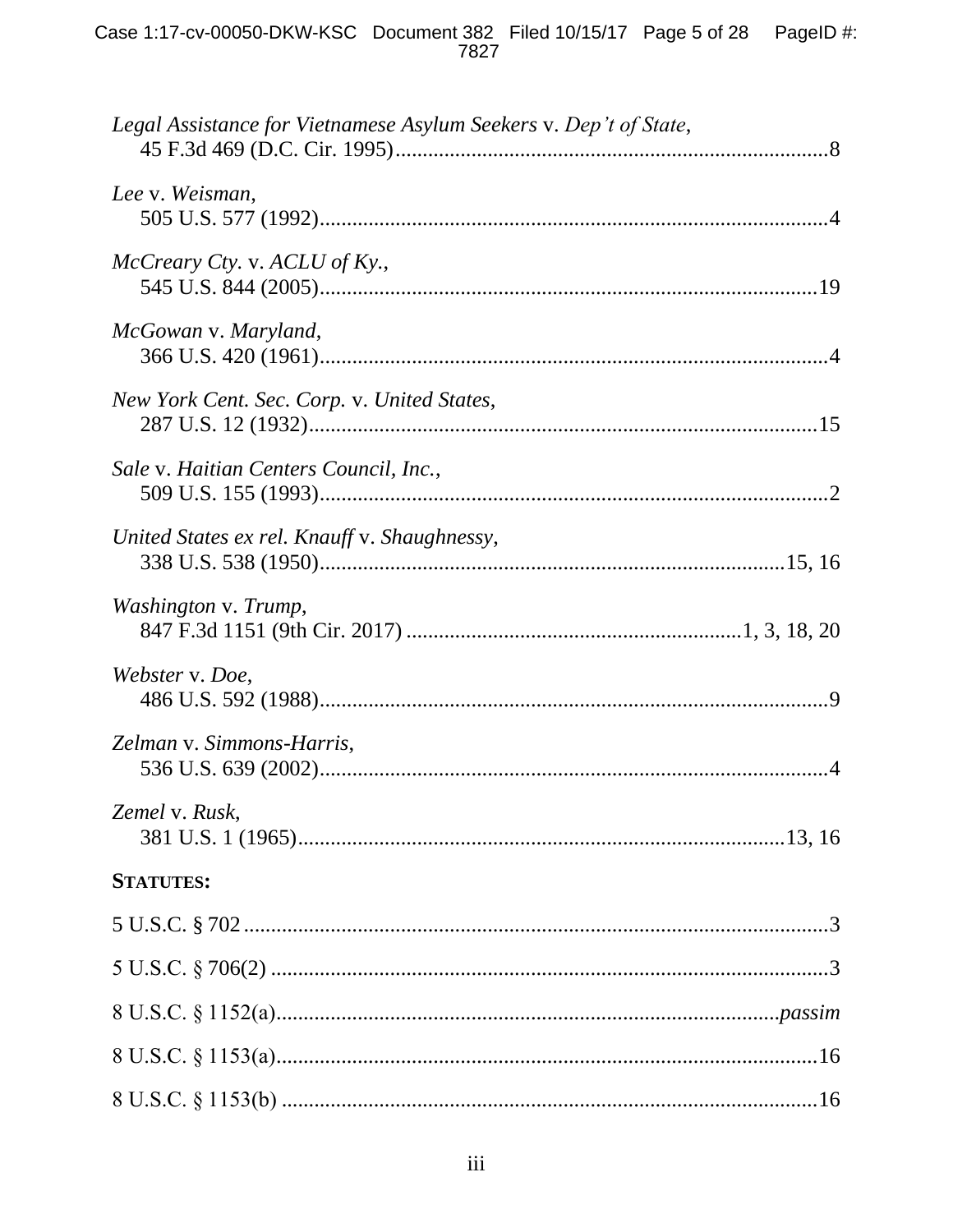# Case 1:17-cv-00050-DKW-KSC Document 382 Filed 10/15/17 Page 6 of 28 PageID #:<br>7828

| REGULATIONS AND EXECUTIVE MATERIALS: |  |
|--------------------------------------|--|
|                                      |  |
|                                      |  |
|                                      |  |
|                                      |  |
|                                      |  |
|                                      |  |
|                                      |  |
|                                      |  |
|                                      |  |
| <b>OTHER AUTHORITIES:</b>            |  |

| 86 U.S. Dept. of State Bull. No. 2116, Cuba: New Migration and |  |
|----------------------------------------------------------------|--|
|                                                                |  |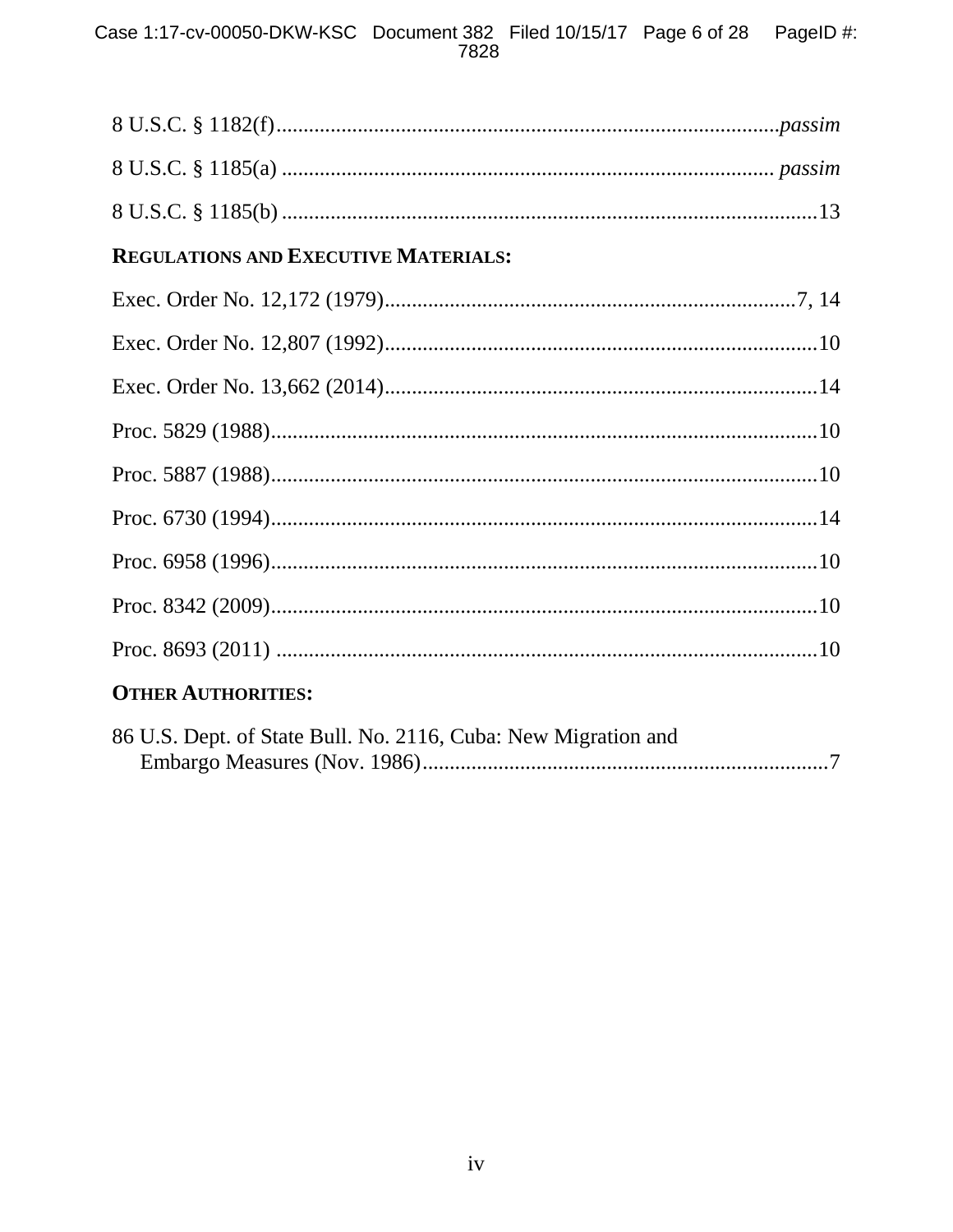#### **INTRODUCTION**

It has been eight months since the Ninth Circuit informed the President that his claim to "unreviewable" authority over immigration policy "runs contrary to the fundamental structure of our constitutional democracy." *Washington* v. *Trump*, 847 F.3d 1151, 1161 (9th Cir. 2017) (per curiam). Yet the Government has once again returned to this Court to claim an immigration power immune from legislative, judicial, and even constitutional restrictions. The Government's brief repeatedly rejects statutory limits on that power; flatly ignores binding judicial precedent that forecloses its arguments; and seeks to evade the constitutional boundaries this Court is entrusted to uphold.

Thus, while Congress enacted Section 1152(a) to bar nationality-based restrictions on the issuance of immigrant visas, and the Ninth Circuit held that the provision forecloses nationality-based bans on entry, such bans are at the core of EO-3. Similarly, Congress limited the President's powers under Sections 1182(f) and 1185(a); the Ninth Circuit explained how those limits apply to executive orders; yet EO-3 again transgresses them. Moreover, EO-3 continues to violate the Constitution itself, acknowledging on its face that the new proclamation is the direct descendant of EO-2, an order this Court held was enacted for the primary purpose of excluding Muslims.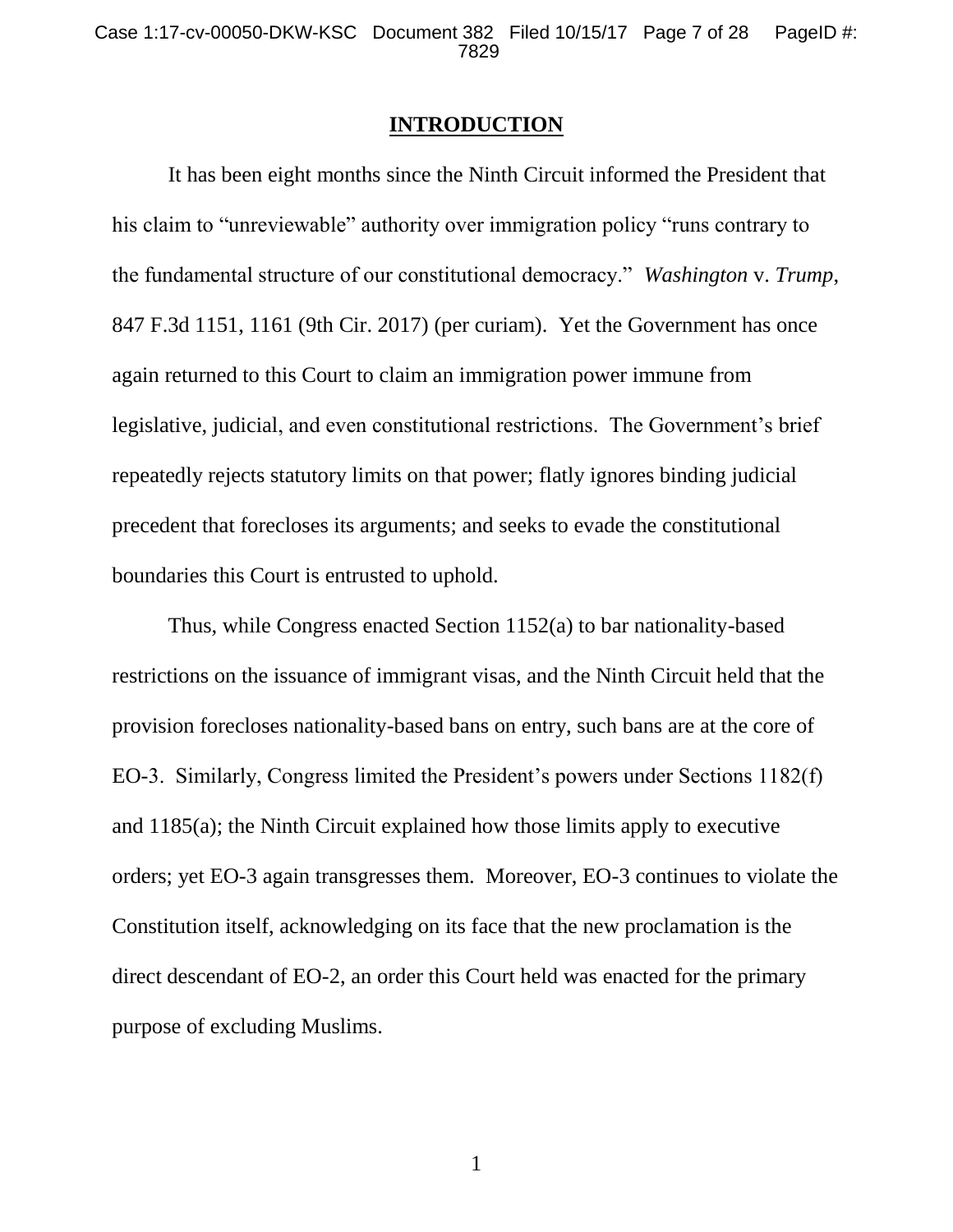"[I]mmigration, even for the President, is not a one-person show." *Hawaii*  v. *Trump*, 859 F.3d 741, 755 (9th Cir. 2017) (per curiam). Because the President cannot be permitted to flout the dictates of Congress, the Judiciary, and the Constitution, EO-3 should be enjoined before it takes effect.

#### <span id="page-7-0"></span>**ARGUMENT**

## **A. Plaintiffs Are Likely To Succeed On The Merits Of Their Claims. 1. The Order Is Reviewable.**

a. The Government begins by arguing (at 12-15) that Plaintiffs' statutory claims are unreviewable. The Ninth Circuit rejected precisely the same argument in *Hawaii*. *See* 859 F.3d at 768-769. Likewise, although the Government pressed this argument at length in *Sale* v. *Haitian Centers Council, Inc.*, 509 U.S. 155  $(1993)$ ,<sup>1</sup> not a single Justice agreed, and all considered the plaintiffs' claims on the merits. The Government's argument can be rejected for that reason alone.

It is also unpersuasive on its own terms. This Court has equitable power to enjoin "violations of federal law by federal officials." *Armstrong* v. *Exceptional Child Ctr., Inc.*, 135 S. Ct. 1378, 1384 (2015); *see Chamber of Commerce of U.S.*  v. *Reich*, 74 F.3d 1322, 1328 (D.C. Cir. 1996) (Silberman, J.). And the Administrative Procedure Act ("APA") empowers courts to "set aside agency

<sup>1</sup> *See* U.S. Br. 13-18, *Sale*, 509 U.S. 155 (No. 92-344); Oral Arg. Tr., *Sale*, 509 U.S. 155 (No. 92-344), 1993 WL 754941, at \*16-22.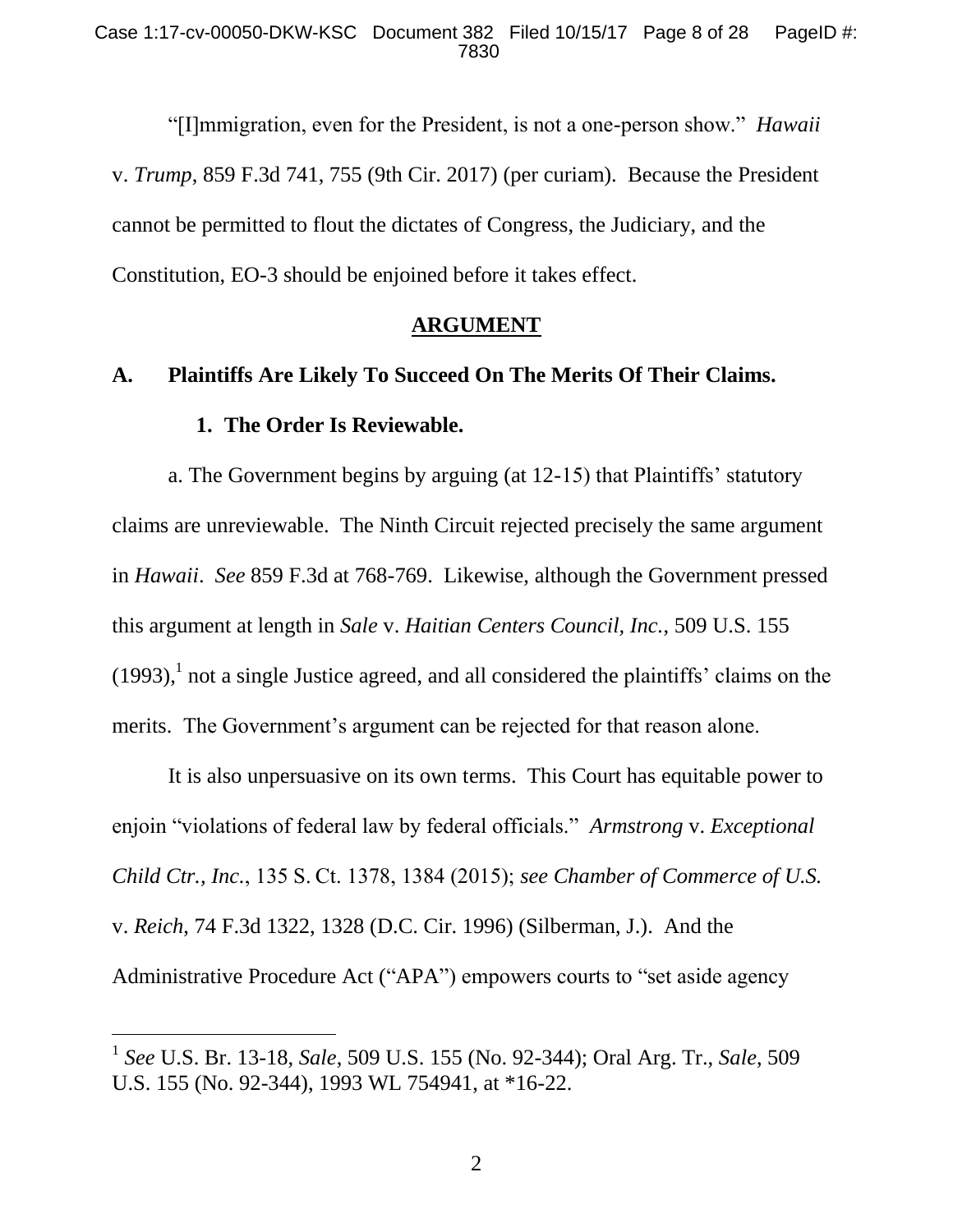#### Case 1:17-cv-00050-DKW-KSC Document 382 Filed 10/15/17 Page 9 of 28 PageID #: 7831

action" at the behest of an "aggrieved" person. 5 U.S.C. §§ 702, 706(2). The Government offers two principal reasons why these two well-trod avenues of review are unavailable here. Neither is compelling.

*First*, the Government argues (at 12-13 and 15 n.2) that review is precluded by the doctrine of consular nonreviewability. As the Ninth Circuit has twice explained, that doctrine is applicable only to "an individual consular officer's decision to grant or deny a visa," *Hawaii*, 859 F.3d at 768, not to broader Executive "policymaking." *Washington*, 847 F.3d at 1162.

*Second*, the Government contends that judicial review is unavailable under the APA because the President is not an "agency" under that statute. But "injunctive relief against executive officials like" Cabinet Secretaries is certainly "within the courts' power," and Plaintiffs' injuries can be redressed that way. *Franklin* v. *Massachusetts*, 505 U.S. 788, 800-803 (1992); *see Hawaii*, 859 F.3d at 788. Furthermore, the Court's equitable power extends to the President and to actions taken at his direction. *See Chamber of Commerce*, 74 F.3d at 1327-28.

b. The Government also asserts (at 15-18) that Plaintiffs' constitutional claims are unreviewable. The Ninth Circuit has rejected that argument, too, *Washington*, 847 F.3d at 1163-64, and it is meritless in any event. The Government does not dispute that the Court may review constitutional challenges to exclusion decisions where plaintiffs have asserted a violation of their "*own*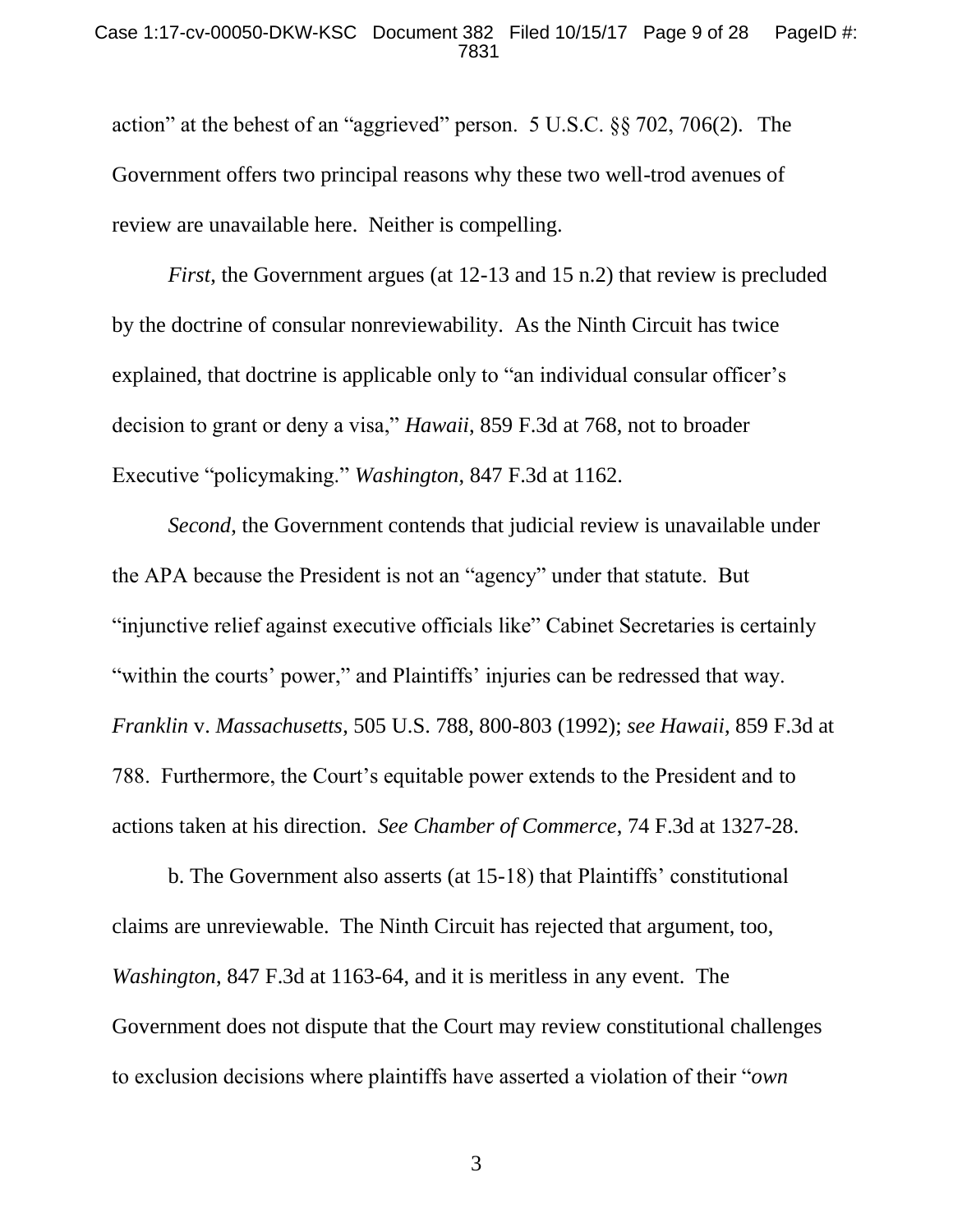constitutional rights." Opp. 15-16. Plaintiffs' Establishment Clause challenge matches that description. The Establishment Clause "deem[s] religious establishment antithetical to the freedom *of all*," *Lee* v. *Weisman*, 505 U.S. 577, 591 (1992) (emphasis added), and protects every citizen from the threat of "political tyranny and subversion of civil authority," *McGowan* v. *Maryland*, 366 U.S. 420, 430  $\&$  n.7 (1961). It also "protect[s] States \*\*\* from the imposition of an established religion by the Federal Government." *Zelman* v. *Simmons-Harris*, 536 U.S. 639, 678 (2002) (Thomas, J., concurring). Accordingly, so long as Plaintiffs allege that the Federal Government has taken an action that establishes a disfavored religion and that confers Article III standing, they assert a violation of their *own* right to be free from federal establishments. *See McGowan*, 366 U.S. at 430-431. Plaintiffs easily clear that bar here.

c. Finally, the Government argues (at 14) that review of EO-3 is premature. The Ninth Circuit already rejected that argument, *Hawaii*, 859 F.3d at 767-768, and for good reason. The "impact" of EO-3 upon Plaintiffs "is sufficiently direct and immediate as to render the issue appropriate for judicial review." *Abbott Labs.*  v. *Gardner*, 387 U.S. 136, 152 (1967).

#### **2. EO-3 Violates the Immigration and Nationality Act.**

As the Ninth Circuit held, the INA precludes nationality-based bans on immigration and prohibits any sweeping policy of exclusion that is predicated on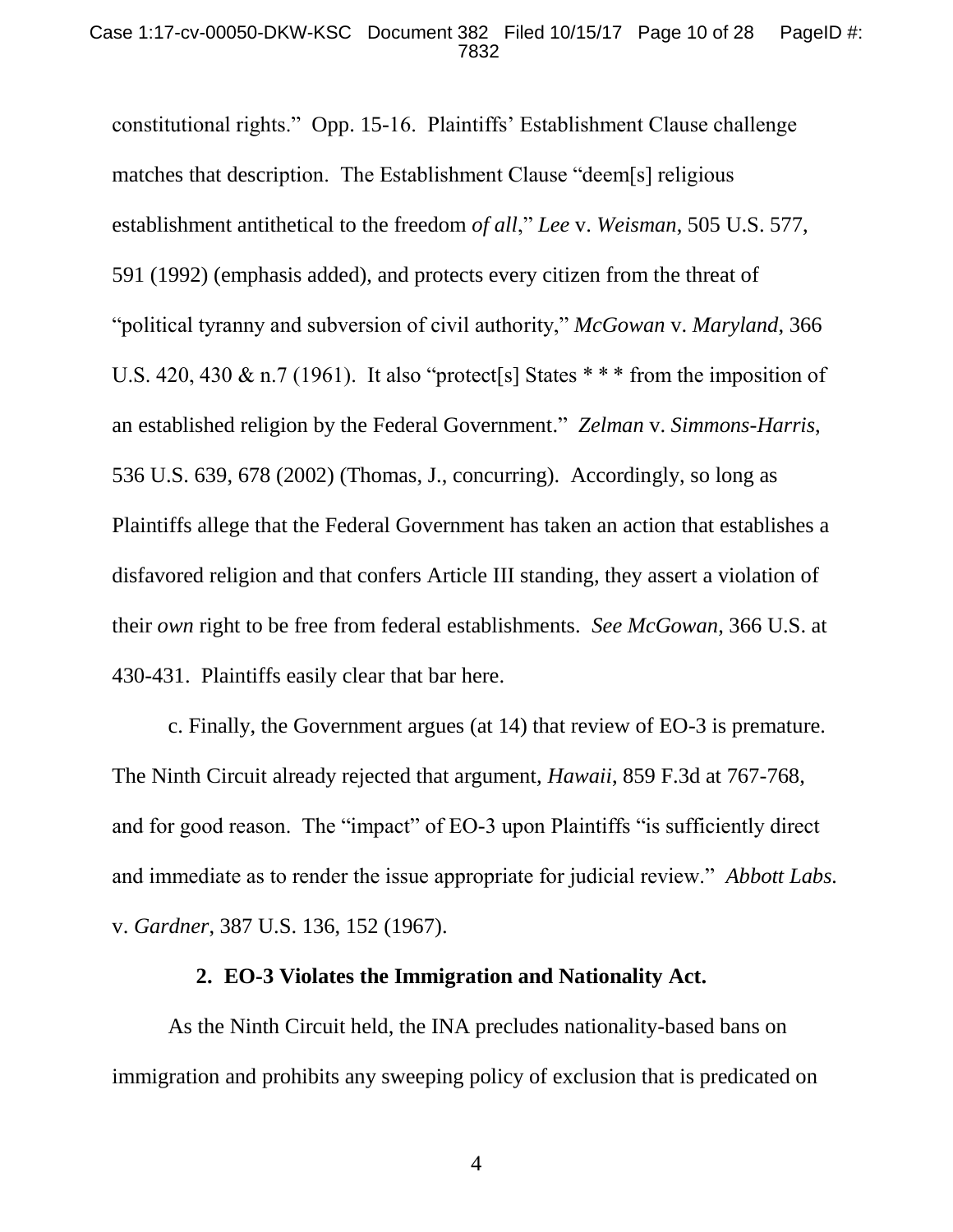insufficient findings or that otherwise exceeds the limits of the President's delegated powers. EO-3 flouts these statutory limits, and the Government's brief barely attempts to square the President's latest travel ban with either the statutes or the binding Ninth Circuit precedent interpreting them. $2$ 

## *a. EO-3 violates the INA's prohibition on nationality-based discrimination.*

The Ninth Circuit held that 8 U.S.C. § 1152(a) prohibits "nationality-based discrimination in the issuance of immigrant visas" and "in the admission of aliens" more generally. *Hawaii*, 859 F.3d at 778. In reaching that holding, it rejected the assertion that the President could "circumvent" Section 1152's clear prohibition by deeming an entire nationality "inadmissible under [8 U.S.C.] § 1182," or by discriminating at the point of "entry" rather than in visa issuance. *Id.* at 777. It further explained that any conflict between the President's "broad authority to exclude aliens" and Section 1152's "specific" bar on nationality discrimination must be resolved in favor of Section 1152, particularly given that Section 1152 identifies exceptions and Section 1182(f) is not among them. *Id.* at 778. Finally,

 $2^2$  The Government may be hoping that the Supreme Court will vacate the Ninth Circuit's opinion in *Hawaii* v. *Trump* on mootness grounds, as it did in *Trump* v. *International Refugee Assistance Project*, No. 17-1351 (U.S. Oct. 10, 2017). Of course, the Supreme Court has not vacated the Ninth Circuit decision. Moreover, even if the Government's hopes are realized, "a vacated opinion still carries informational and perhaps even persuasive or precedential value." *DHX, Inc.* v*. Allianz AGF MAT, Ltd.*, 425 F.3d 1169, 1176 (9th Cir. 2005) (Beezer, J., concurring) (collecting cases).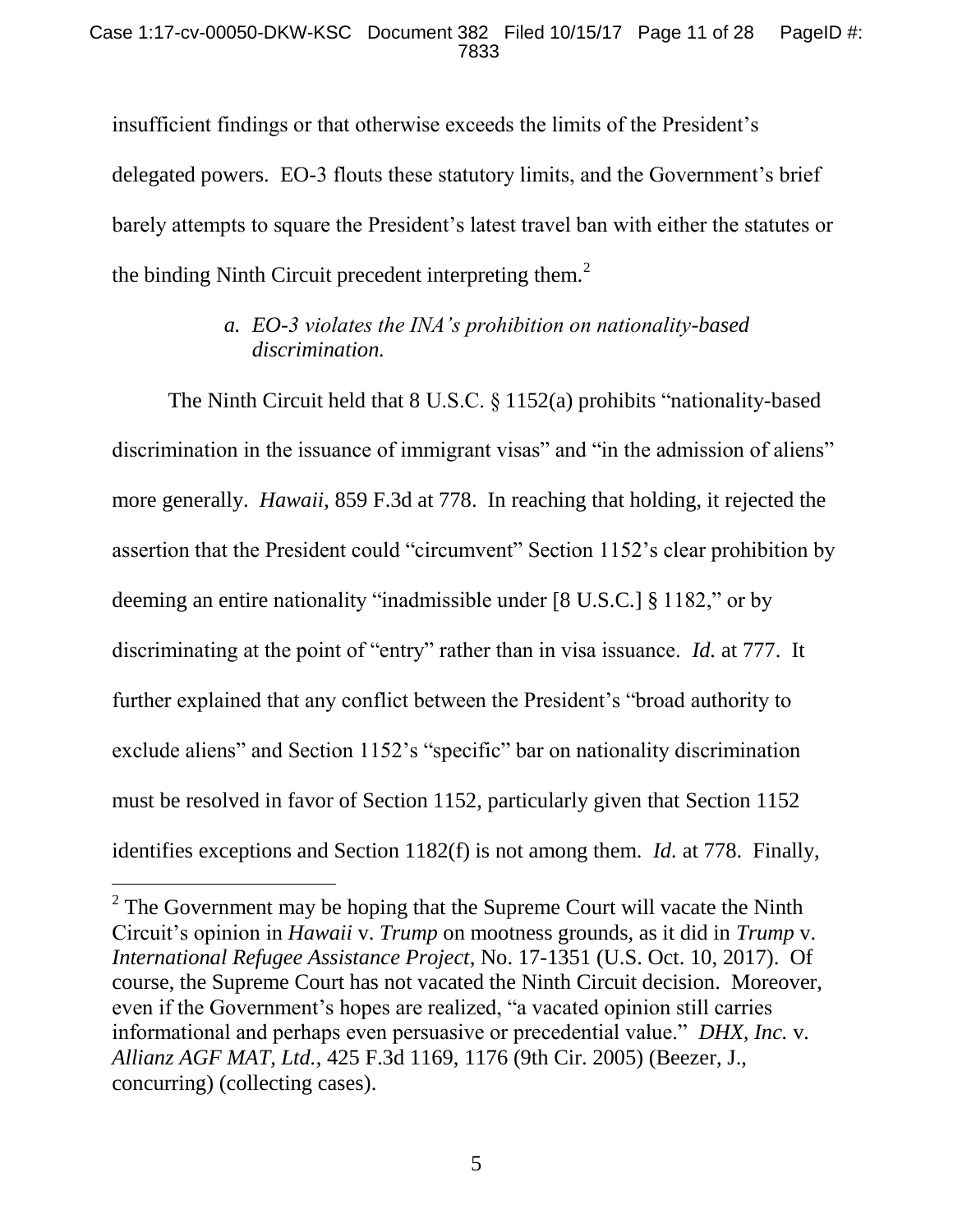the Ninth Circuit refuted the Government's claim that the President had imposed nationality-based restrictions in the past, observing that the Government's three examples—the executive order at issue in *Sale*, President Carter's Iran order, and President Reagan's Cuba proclamation—were all readily distinguishable. *Id.* at 779.

The Government ignores both the Ninth Circuit's holding and its entirely sound rationale, asking this Court to defy binding precedent without bothering to explain why the Government believes the Ninth Circuit got it wrong. For example, the Government contends that the President *may* discriminate on the basis of nationality in deeming aliens inadmissible under 8 U.S.C. §§ 1182(f) and 1185(a), Opp. 29, and *may* engage in nationality discrimination at the point of "entry," Opp. 30 n.8. But the Government does not explain how this reading—which deprives Section 1152 of any real force—could be correct, given that courts may not read statutes in a way that renders them "nullit[ies]." *Dada* v. *Mukasey*, 554 U.S. 1, 16 (2008).

The Government also claims that Sections 1182(f) and 1185(a) should be viewed as "specific" provisions that trump the "general" rule of Section 1152(a). Again, however, this position conflicts with the Ninth Circuit's square holding. And again the Government does not explain why a general right to exclude is more specific than a particular limit on nationality-based exclusions, or why the court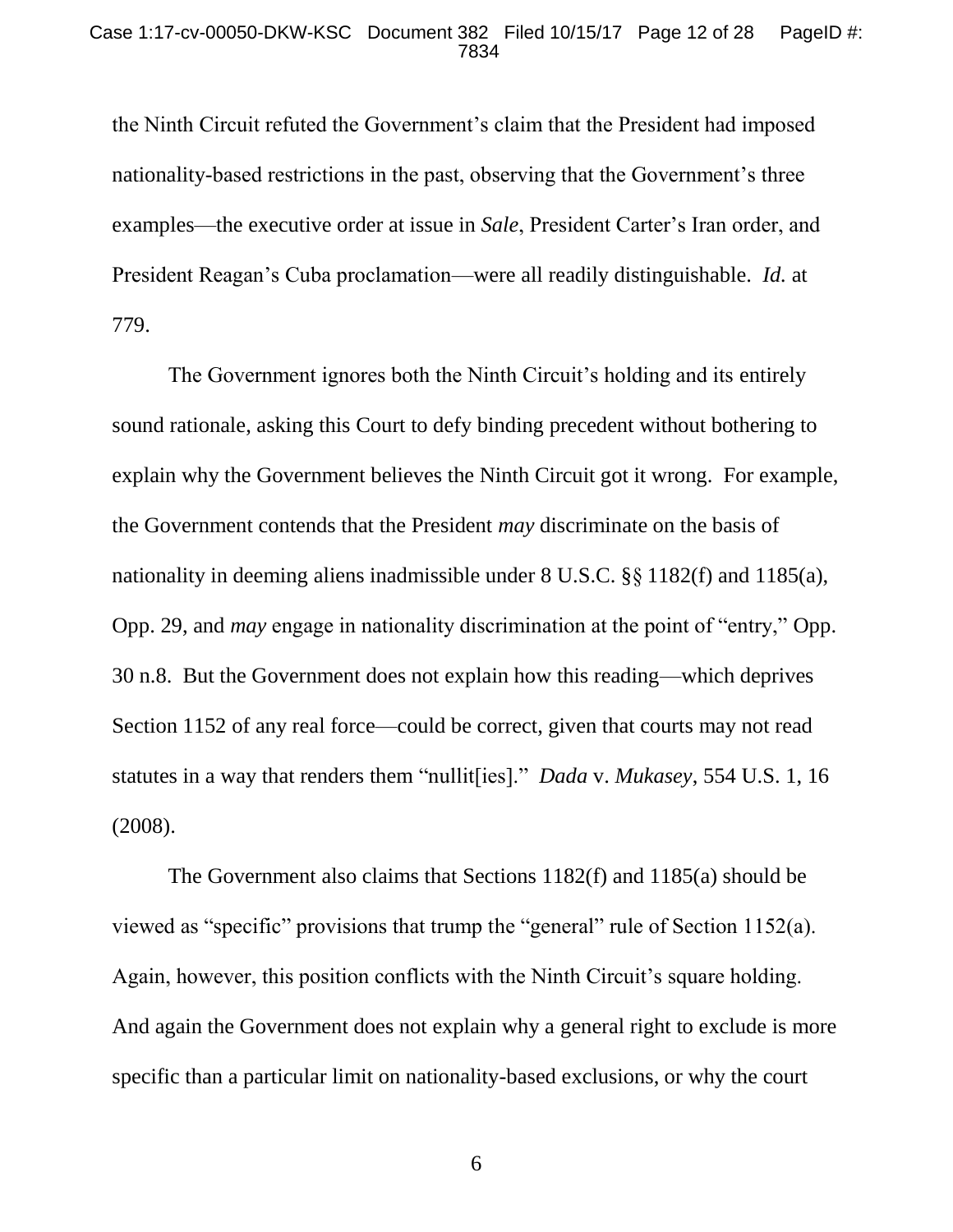should view Sections 1182(f) and 1185(a) as exceptions to Section 1152(a) when neither provision appears on the explicit list of exceptions within Section 1152(a) itself.

The Government even reasserts (at 29-30) the same historical examples that the Ninth Circuit already found inapposite, claiming that the executive order in *Sale*, as well as the Iran and Cuba orders, "confirm[]" that nationality-based discrimination is permissible. But the Government does not even begin to contend with the facts that the order in *Sale* "made no nationality-based distinctions," the Iran order "did not ban Iranian immigrants outright," and the Cuba order was "in response" to Cuba's reneging on a specific treaty. *Hawaii*, 859 F.3d at 779. Nor does it acknowledge that neither the Iran nor the Cuba order was upheld by any court.

Moreover, the Iran and Cuba orders were both issued in exigent circumstances. *Id*. The Iran order came in the midst of a hostage crisis involving the U.S. embassy, *see* Exec. Order No. 12,172 (1979). The Cuba order came after lesser sanctions had failed and it became obvious that the Cuban government was using the visa process to "traffick[] in human beings" by extorting funds from visa applicants. 86 U.S. Dept. of State Bull. No. 2116, Cuba: New Migration and Embargo Measures 86-87 (Nov. 1986). As the D.C. Circuit has held, Section 1152(a)'s prohibition on "discrimination" does not necessarily foreclose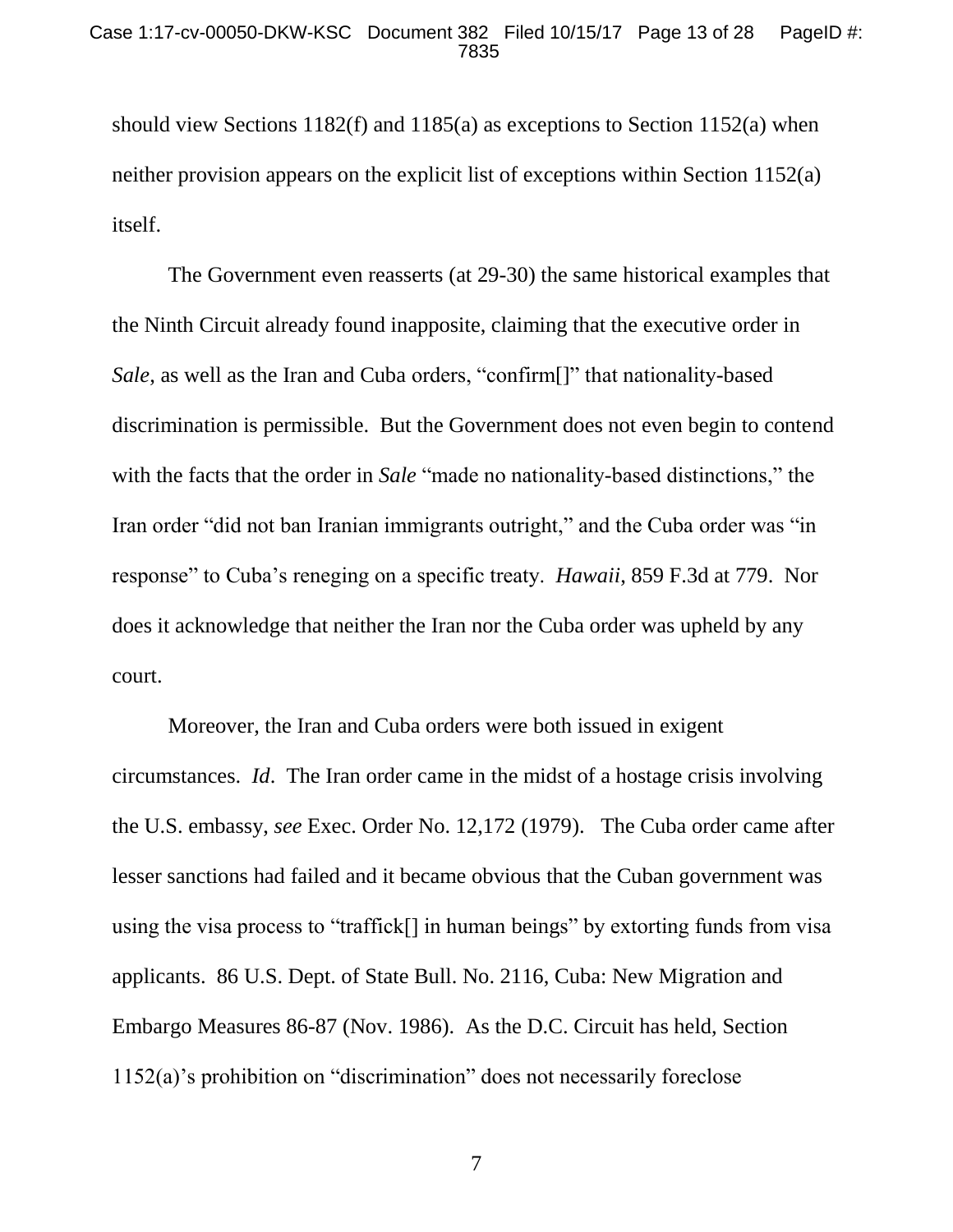#### Case 1:17-cv-00050-DKW-KSC Document 382 Filed 10/15/17 Page 14 of 28 PageID #: 7836

nationality-based restrictions that are narrowly tailored to address a genuine exigency. *Legal Assistance for Vietnamese Asylum Seekers* v. *Dep't of State*, 45 F.3d 469, 473 (D.C. Cir. 1995). An ongoing hostage crisis and the discovery of dramatic exploitation of the visa process might qualify, and the same is true with respect to the "urgent crisis (e.g., the brink of war with a particular country)" that the Government fears.<sup>3</sup> Opp. 32. But the President points to no comparable exigency that would justify the challenged provisions of EO-3, relying instead on a unilateral desire to revise vetting procedures.

In short, the Government has offered no convincing reason why it should be permitted to evade Section 1152(a)'s explicit prohibition on nationality-based discrimination in the issuance of immigrant visas. Indeed, it has offered no reason why it should be permitted to engage in nationality-based discrimination with respect to the issuance of *any* kind of visa. Section 1152(a) embodies Congress' desire "to abolish the 'national origins system'" for entry to the United States, the immigration laws have long been understood to preclude nationality-based distinctions for immigrants and nonimmigrants alike, and our constitutional system strongly disfavors such invidious discrimination. Mem. 16-17. EO-3's entry bans should therefore be enjoined in their entirety.

<sup>&</sup>lt;sup>3</sup> The Government's fears in this respect are particularly ill-founded, as Plaintiffs explicitly do not challenge the restrictions on North Korea for the very reason that the President might legitimately claim an exigency with respect to that country.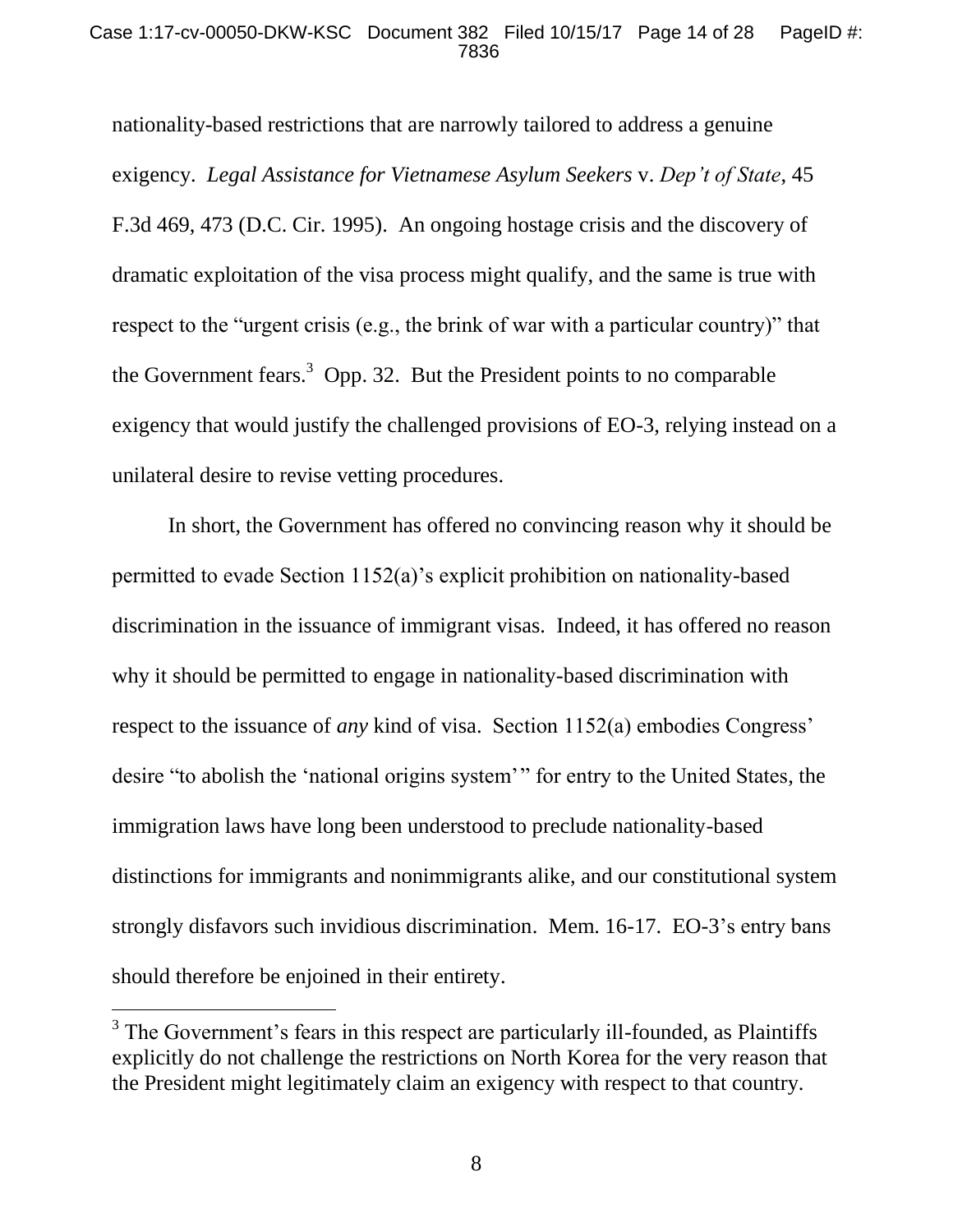#### *b. EO-3 violates Sections 1182(f) and 1185(a).*

EO-3 may also be enjoined for the independent reason that it exceeds the President's authority under Sections 1182(f) and 1185(a).

## i. EO-3's findings do not reasonably "support" its nationalitybased bans.

a. The Ninth Circuit has already concluded that an order issued under Sections 1182(f) and 1185(a) must contain "findings" that "support the conclusion that entry \* \* \* would be harmful to the national interest." *Hawaii*, 859 F.3d at 770 & n.10. And it has invalidated an order where its findings did not meet that requirement. *Id.* 

Nonetheless, the Government argues that EO-3's findings are "not subject to review." Opp. 20. Even if that contention were not flatly contrary to the Ninth Circuit's holding, it would still be meritless. The Government relies (at 20) on *Webster* v. *Doe*, 486 U.S. 592 (1988), but the statute at issue in that case differed from Section 1182(f) in a critical respect: It permitted the CIA Director to terminate employees whenever he "*deem[ed]* [it] necessary or advisable." 486 U.S. at 600. In Section 1182(f), Congress made the deliberate choice to use the word "find" rather than "deem" precisely so as to avoid writing the President such a blank check. Mem. 19.

The Government also observes (at 20) that prior orders have not included "detailed" findings. That misses the point. The question is not the elaborateness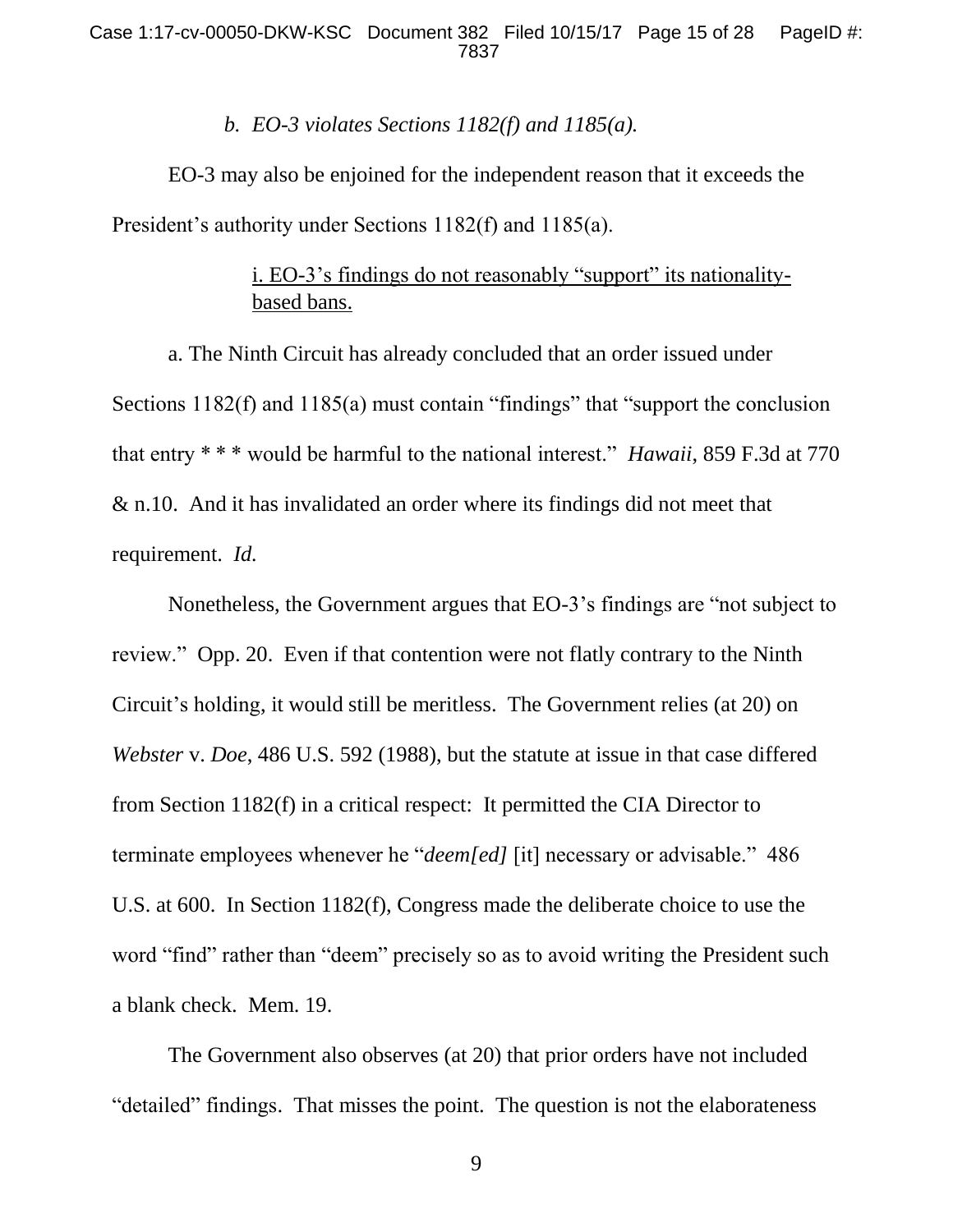#### Case 1:17-cv-00050-DKW-KSC Document 382 Filed 10/15/17 Page 16 of 28 PageID #: 7838

of an order's findings, but whether they actually "support" the exclusions ordered. *Hawaii*, 859 F.3d at 770. Every past order the Government cites excluded aliens because they were found to have engaged in some self-evidently harmful conduct, such as supporting "subversive activities" against the United States or its allies,<sup>4</sup> committing severe violations of international law,<sup>5</sup> or attempting to enter the country "illegally."<sup>6</sup> Those findings, while brief, plainly supported the exclusion of the culpable aliens.

Furthermore, the Government asserts that Section 1185(a) permits the President to exclude aliens without "any predicate findings." Opp. 19. That cannot be right. Reading Section 1185(a) in this way would nullify the "essential precondition" contained in Section 1182(f), the provision that "specifically provides for the President's authority to suspend entry." *Hawaii*, 859 F.3d at 755, 770 n.10. No prior President has construed Section 1185(a) as an independent grant of authority to impose broad restrictions on entry without articulating some "rationale" for the exclusion. Opp. 20-21.

b. EO-3 does not make any finding sufficient to support its sweeping restrictions. As Plaintiffs explained, there is no rational connection between the

l

<sup>4</sup> Proc. 5887 (1988); *see* Proc. 5829 (1988).

 $<sup>5</sup>$  Proc. 8342 (2009) (human trafficking); Proc. 6958 (1996) (sheltering</sup> international terrorists).

<sup>6</sup> Exec. Order No. 12,807 (1992); *see generally* Proc. 8693 (2011) (excluding aliens falling into all three groups).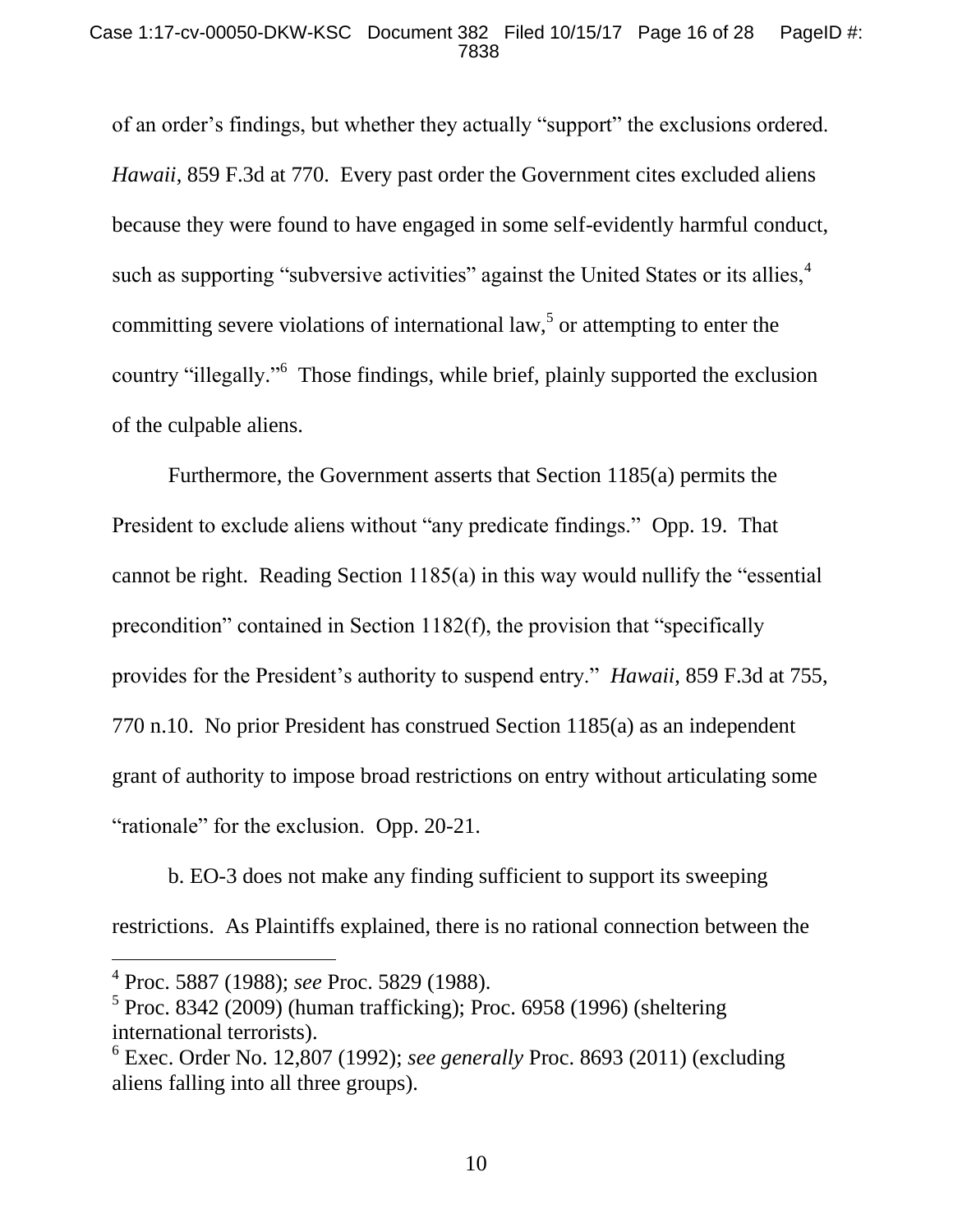#### Case 1:17-cv-00050-DKW-KSC Document 382 Filed 10/15/17 Page 17 of 28 PageID #: 7839

problem the order identifies—that several countries ostensibly lack adequate identity-management and information-sharing protocols—and the solution it adopts: a near-complete ban on entry by all nationals of those countries. That ban is unnecessary in light of existing vetting requirements, designed in a manner that contradicts its stated purpose, and vastly overinclusive. Mem. 19-21; *see* Decl. of Former National Security Officials (Ex. M).

The Government's brief offers no coherent response to these objections. The Government asserts that the Order "expressly contains \*\*\* a finding" that "current screening processes are inadequate." Opp. 25. But the only finding the Government points to is the statement that the targeted countries "have inadequate information-sharing practices." *Id.* (emphasis omitted).That finding simply does not show why "th[e] individualized adjudication process is flawed." *Hawaii*, 859 F.3d at 773. If immigration officers lack adequate information to adjudicate an alien's status, then "[a]s the law stands" they must exclude that alien for failing to "meet th[e] burden" of showing he is "not inadmissible." *Id.* 

The Government defends the poor fit between EO-3's purpose and its scope by asserting that it is "perfectly rational to determine that [immigrants] pose greater risks" than nonimmigrants. Opp. 26 n.6. That response, however, does nothing to justify the order's arbitrary distinctions *among* non-immigrants. *See*  Mem. 20-21. And if the Government truly "needed" more information to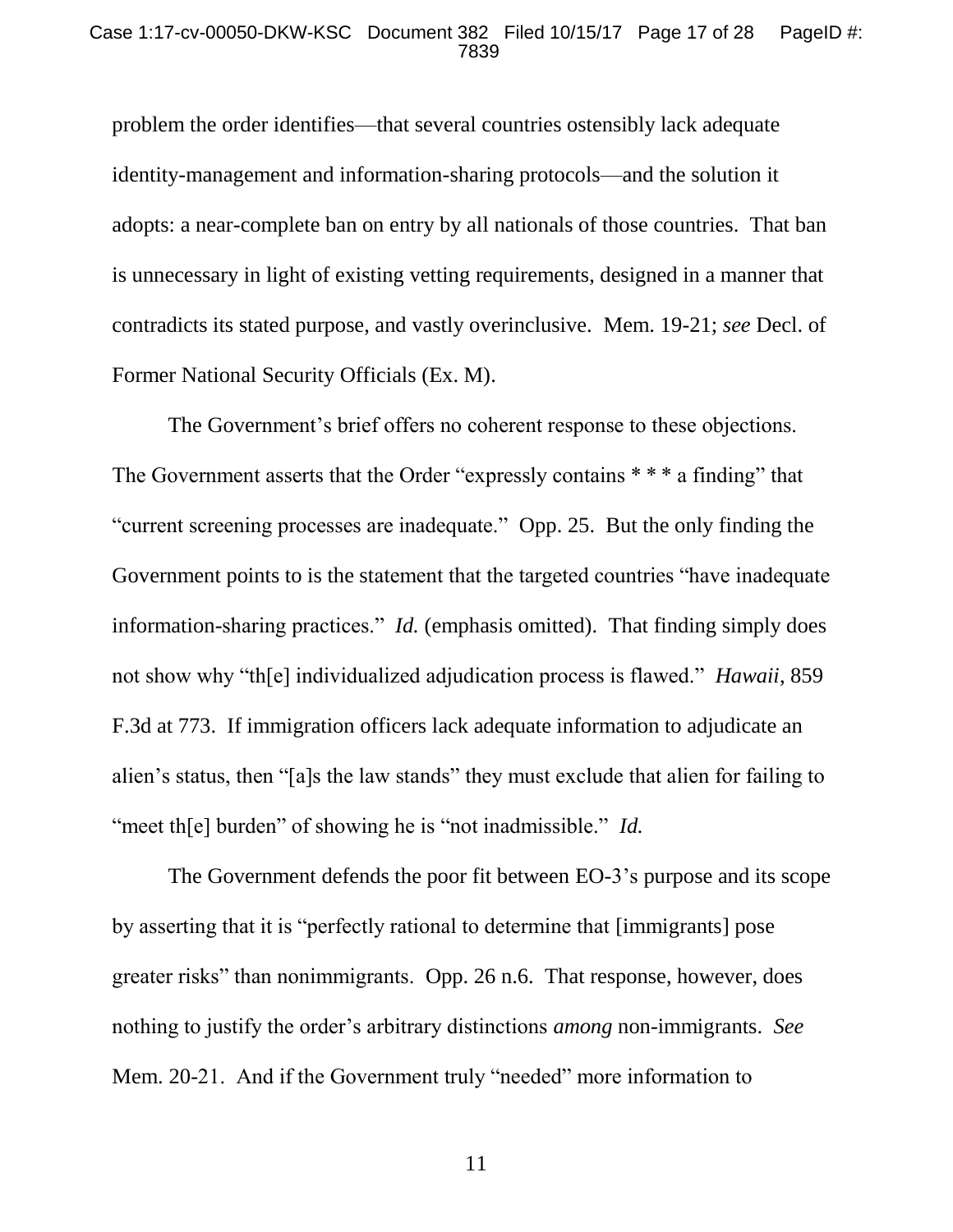determine whether the covered aliens were terrorists, it would not admit them even temporarily.

The Government further claims that EO-3 is not overinclusive because a country's identity-management practices "would apply to all of a foreign government's nationals." Opp. 25. But the Government does not say, and neither does the order, that countries are likely to have useful threat information about nationals who left a country as infants or lack "significant ties" to their home country. *Hawaii*, 859 F.3d at 773. Common sense strongly suggests otherwise.

Finally, the Government justifies EO-3 on the ground that it "place[s] pressure on foreign governments" to adopt policies the President favors. Opp. 22- 23. Again, that rationale simply identifies a foreign policy goal the alien's exclusion is thought to advance. Section 1182(f), however, mandates a finding that the alien's "entry" would be "*detrimental*" to U.S. interests. Allowing the President to invoke Section 1182(f) for this purpose would render it practically "unlimited," *Hawaii*, 859 F.3d at 770—allowing him to exclude all Canadians because Canada will not agree to favorable trade terms or all Chinese immigrants because China grants generous steel subsidies. The Ninth Circuit rightly made clear the President cannot seize control of the Nation's immigration system on such flimsy justifications. *See id.* at 771.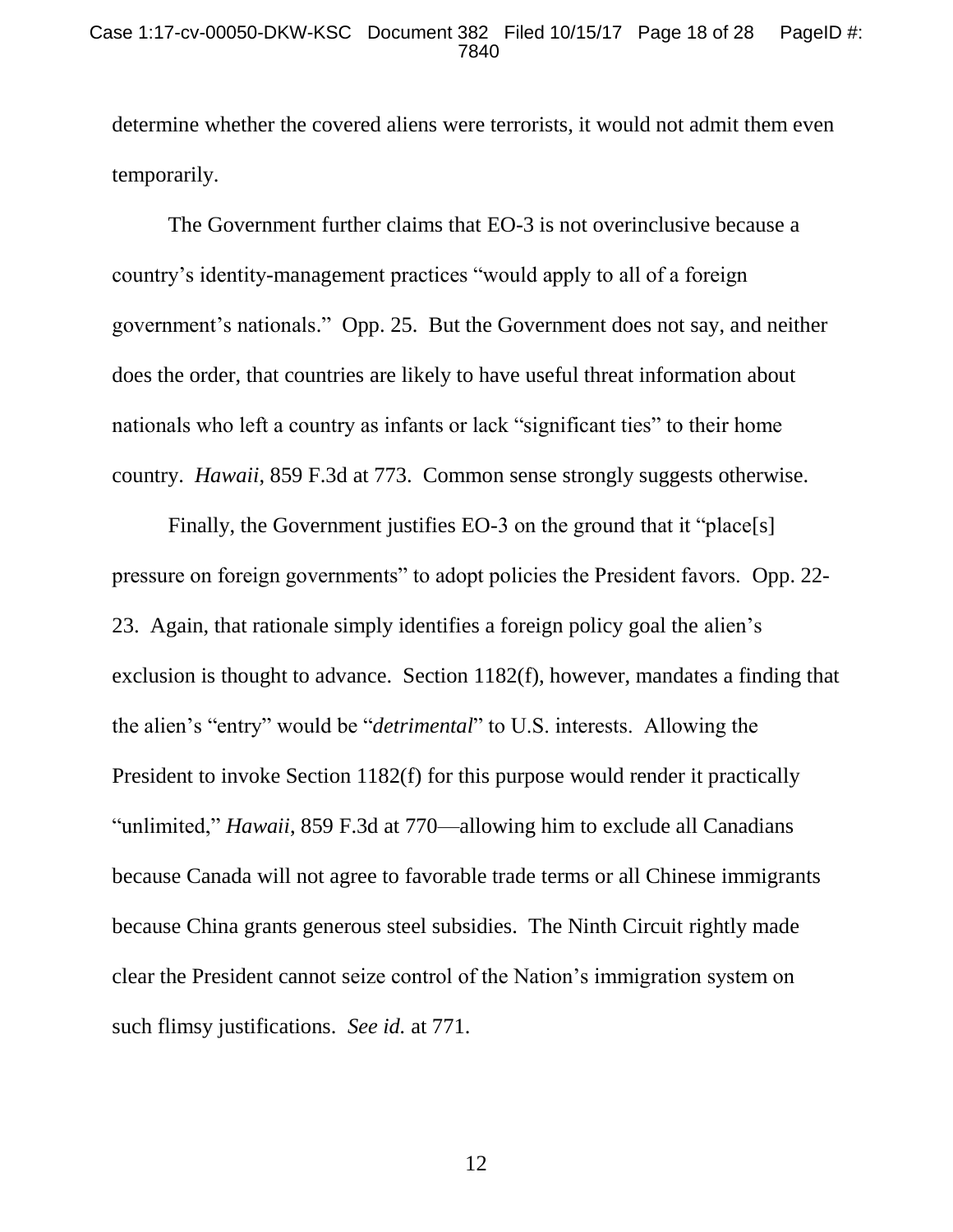#### Case 1:17-cv-00050-DKW-KSC Document 382 Filed 10/15/17 Page 19 of 28 PageID #: 7841

## ii. EO-3 exceeds the substantive limits on the President's exclusion power.

The Government also fails to rebut Plaintiffs' argument that EO-3 exceeds the longstanding limits on the President's authority under Sections 1182(f) and 1185(a).

a. For nearly a century, Presidents have observed two limits on the exclusion authority granted by Sections 1182(f) and 1185(a) and their predecessors: They have excluded only (1) aliens akin to subversives, war criminals, and the statutorily inadmissible, and (2) aliens who would undermine congressional policy during an exigency in which it is impracticable for Congress to act. Mem. 24-27.

The Government asserts (at 27) that "these limitations find no basis in the statutes' text." That is incorrect. Congress enacted these limits by borrowing the phrase "class[es] of aliens \* \* \* detrimental to the interests of the United States" nearly verbatim from the statutes, proclamations, and regulations that had consistently been interpreted in this manner. Mem. 26. *Haig* v. *Agee*, 453 U.S. 280 (1981), confirms the point: In that case—whose construction of Section 1185(b) the Government cites with approval, *see* Opp. 19—the Court held that Congress necessarily "adopted the longstanding administrative construction" of a statute when it enacted text "identical in pertinent part" to the earlier provision. *Haig*, 453 U.S. at 297-298. The same is true for Section 1182(f). *See*, *e.g.*, *Zemel*  v. *Rusk*, 381 U.S. 1, 17-18 (1965).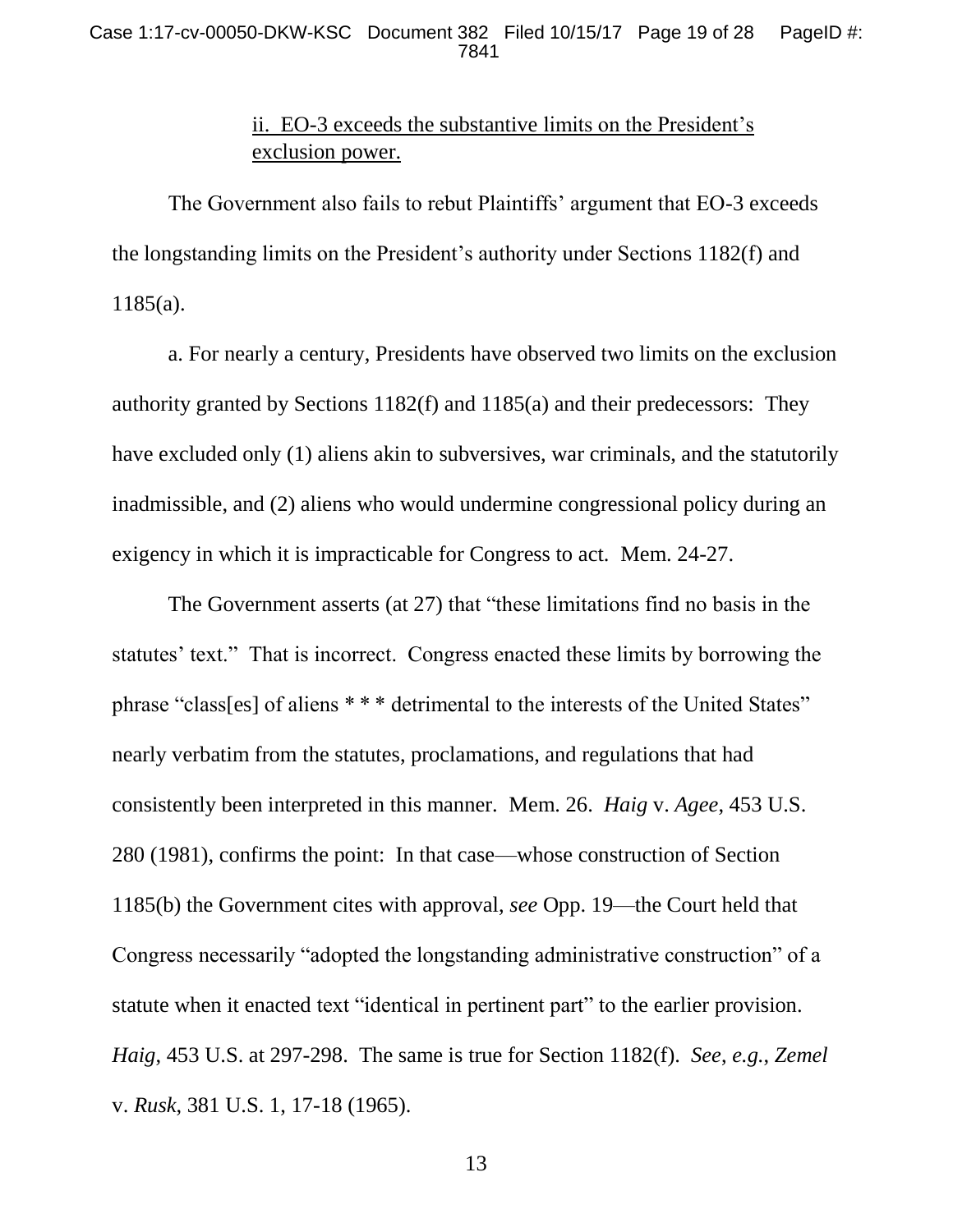#### Case 1:17-cv-00050-DKW-KSC Document 382 Filed 10/15/17 Page 20 of 28 PageID #: 7842

The Government fails to identify any order since 1952 that has deviated from these limits. President Reagan issued his Cuba order after determining that Cuba had evaded his prior attempts to punish its treaty non-compliance, and had engaged in dramatic exploitation of the immigration process. *See supra* p. 7. The order thus did not respond to an event 15 months earlier; it addressed a dynamic diplomatic dispute that Congress could not plausibly manage on its own. Meanwhile, President Carter's Iran order did not itself exclude any aliens, did not rely on Section 1182(f), and was issued within weeks of the seizure of the U.S. embassy in Iran—as clear an exigency as can be imagined. Exec. Order No. 12,172 (1979). The other orders the Government cites fell well within the President's power to exclude aliens who subvert the United States or its partners abroad, engage in serious violations of international law, or are statutorily inadmissible.<sup>7</sup>

Finally, the Government is wrong that Plaintiffs' construction would contravene the "typical[]" balance of authority in foreign affairs. Opp. 28. To the contrary, it would preserve the President's discretion precisely when the

<sup>7</sup> *See* Exec. Order No. 13,662 (2014) (excluding aliens subverting Ukrainian government); Proc. 7524 (2002) (excluding aliens undermining democratic institutions in Zimbabwe); Proc. 6730 (1994) (excluding aliens impeding Liberia's transition to democracy).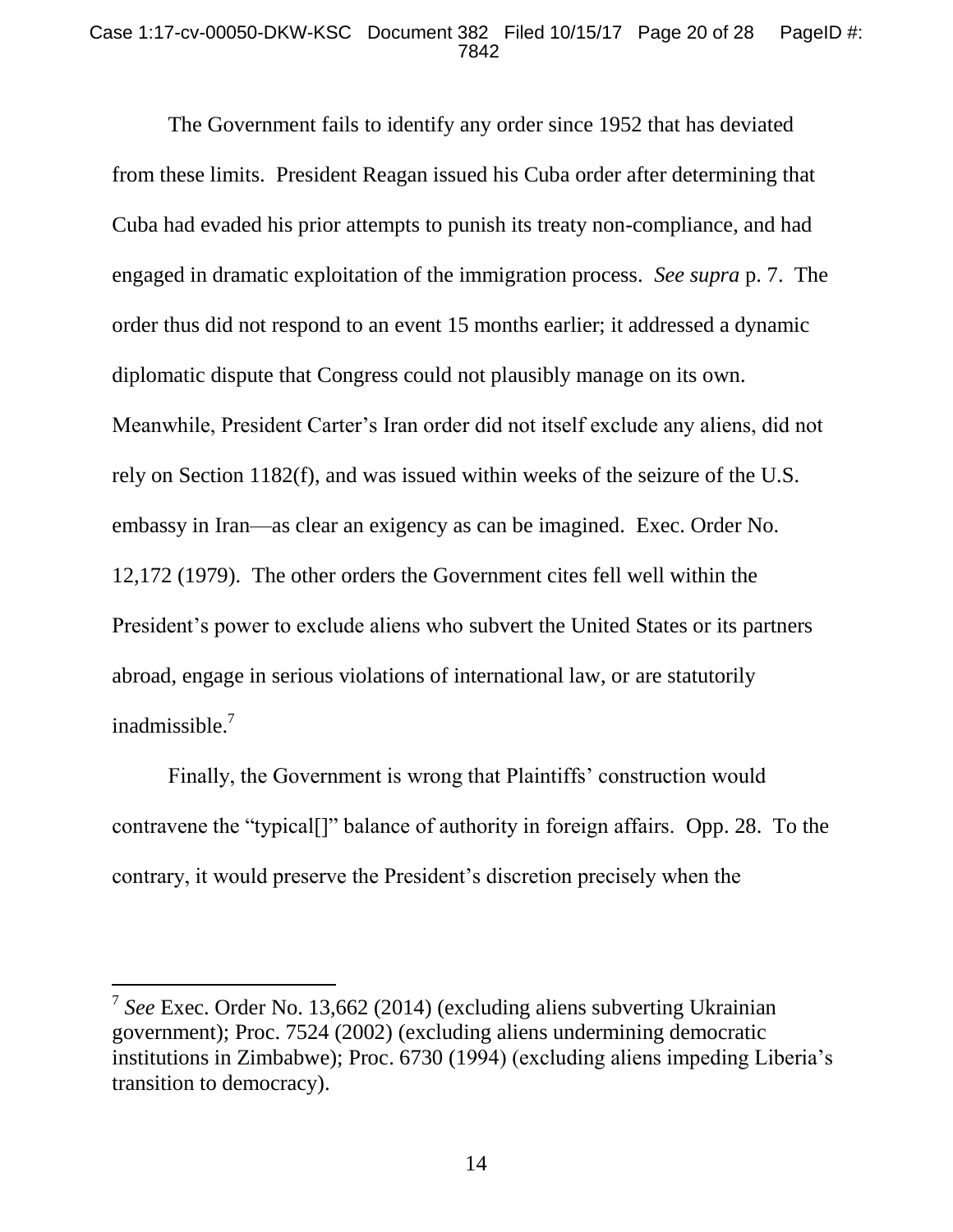#### Case 1:17-cv-00050-DKW-KSC Document 382 Filed 10/15/17 Page 21 of 28 PageID #: 7843

Government agrees he needs it: in responding to "ever-changing circumstances" in which it is necessary "to act quickly and flexibly." *Id.*

b. Rather than accept the well-established limits on the President's power, the Government asks the Court to read Section 1182(f) as a grant of virtually absolute "discretion" to the President. Opp. 19-20. It contends that the President has unreviewable authority to determine "whether," "when," "for how long," "on what basis," "on what terms," and "who[m]" to exclude from the United States. U.S. Br. 39-40, *Trump* v. *Hawaii*, No. 16-1540 (U.S. Aug. 10, 2017).

The text does not support this reading: Courts do not read immigration statutes to confer "unbridled discretion." Mem. 22 (quoting *Kent* v. *Dulles*, 357 U.S. 116, 127-128 (1958)). Rather, as the Supreme Court explained in *United States ex rel. Knauff* v. *Shaughnessy*, 338 U.S. 538 (1950)—the Government's favored case—immigration provisions written "in broad terms \* \* \* *derive much meaningful content* from the purpose of the Act, its factual background and the statutory context in which they appear." *Id.* at 543 (emphasis added). The Government offers no reason for departing from that longstanding approach here. *See* Mem. 23-24.<sup>8</sup>

 $8$  Even outside the immigration context, the Supreme Court has held that "[i]t is a mistaken assumption" that a statute directing the Executive to act in "the 'public interest'" leaves it "without any standard to guide [its] determinations." *New York Cent. Sec. Corp.* v. *United States*, 287 U.S. 12, 24 (1932). This type of language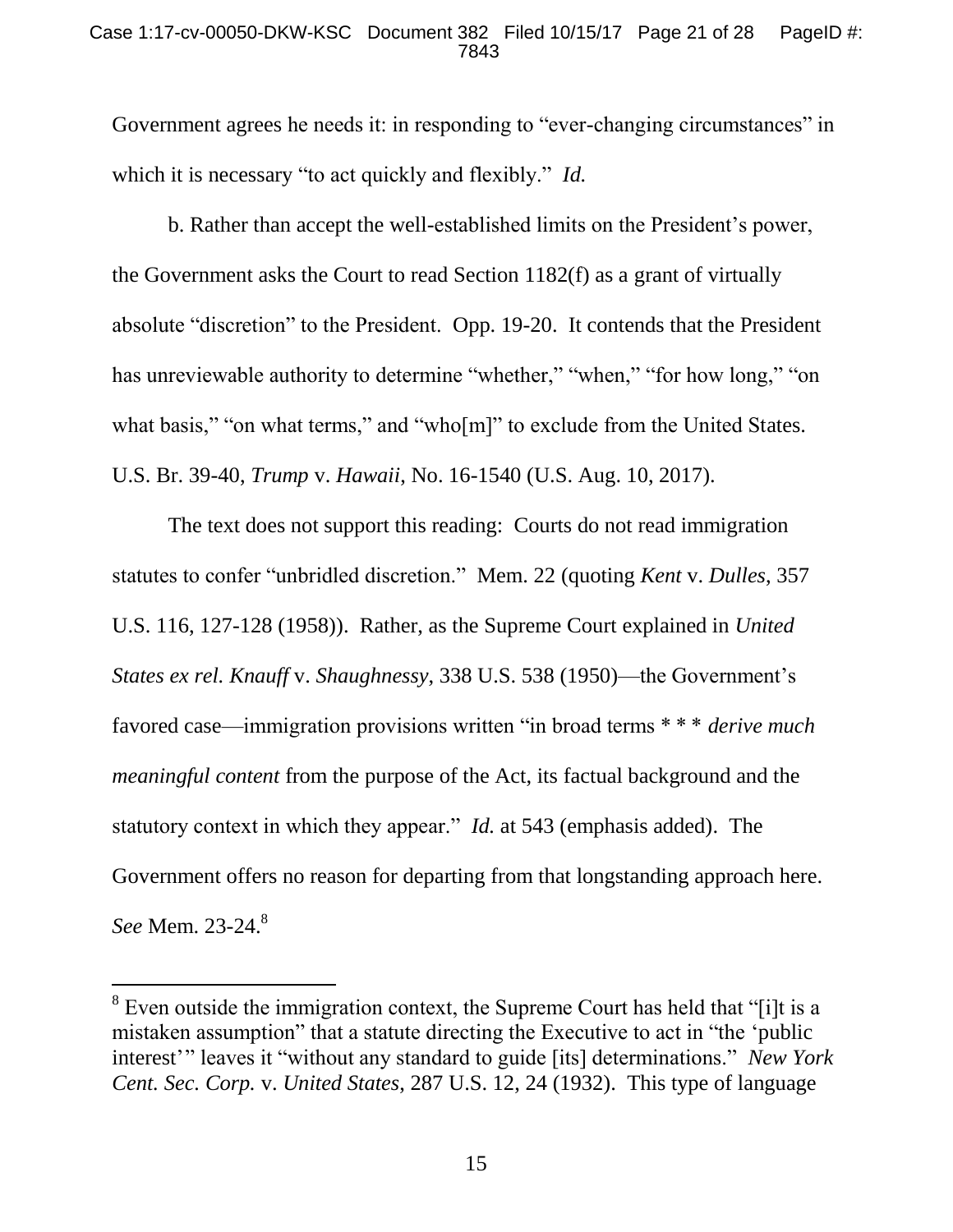#### Case 1:17-cv-00050-DKW-KSC Document 382 Filed 10/15/17 Page 22 of 28 PageID #: 7844

Moreover, the Government's reading would upend the statutory scheme. It would permit the President to suspend the immigration laws at will: He could, if he wished, end all family-based immigration or restore the national-origins quota system. *Cf.* 8 U.S.C. §§ 1152, 1153(a)-(b). Congress surely did not authorize the President to "transform the [INA's] carefully described limits \* \* \* into mere suggestions." *Gonzales* v. *Oregon*, 546 U.S. 243, 260-261 (2006). Indeed, the Government's reading raises grave constitutional concerns, as it would give the President a power of staggering breadth, without any "intelligible principle" to guide its exercise. *Hawaii*, 859 F.3d at 770.

The Government claims (at 26) that this wholesale delegation is permissible because, in dicta in *Knauff*, Justice Minton stated that the immigration power "is inherent in the executive power" over foreign affairs. 338 U.S. at 542. Both the Supreme Court and the Ninth Circuit, however, have since made clear that immigration statutes cannot "grant the Executive totally unrestricted freedom of choice," and have construed such statutes narrowly to avoid rendering them "invalid delegation[s]." *Zemel*, 381 U.S. at 17-18; *see Hawaii*, 859 F.3d at 770

gains content from "[t]he purpose of the Act," "the context of the provision in question," and the manner in which the Executive "exercise<sup>[d]</sup>  $**$  the authority conferred." *Id.* at 24-25; *see Gulf States Utils. Co.* v. *Fed. Power Comm'n*, 411 U.S. 747, 756 (1973).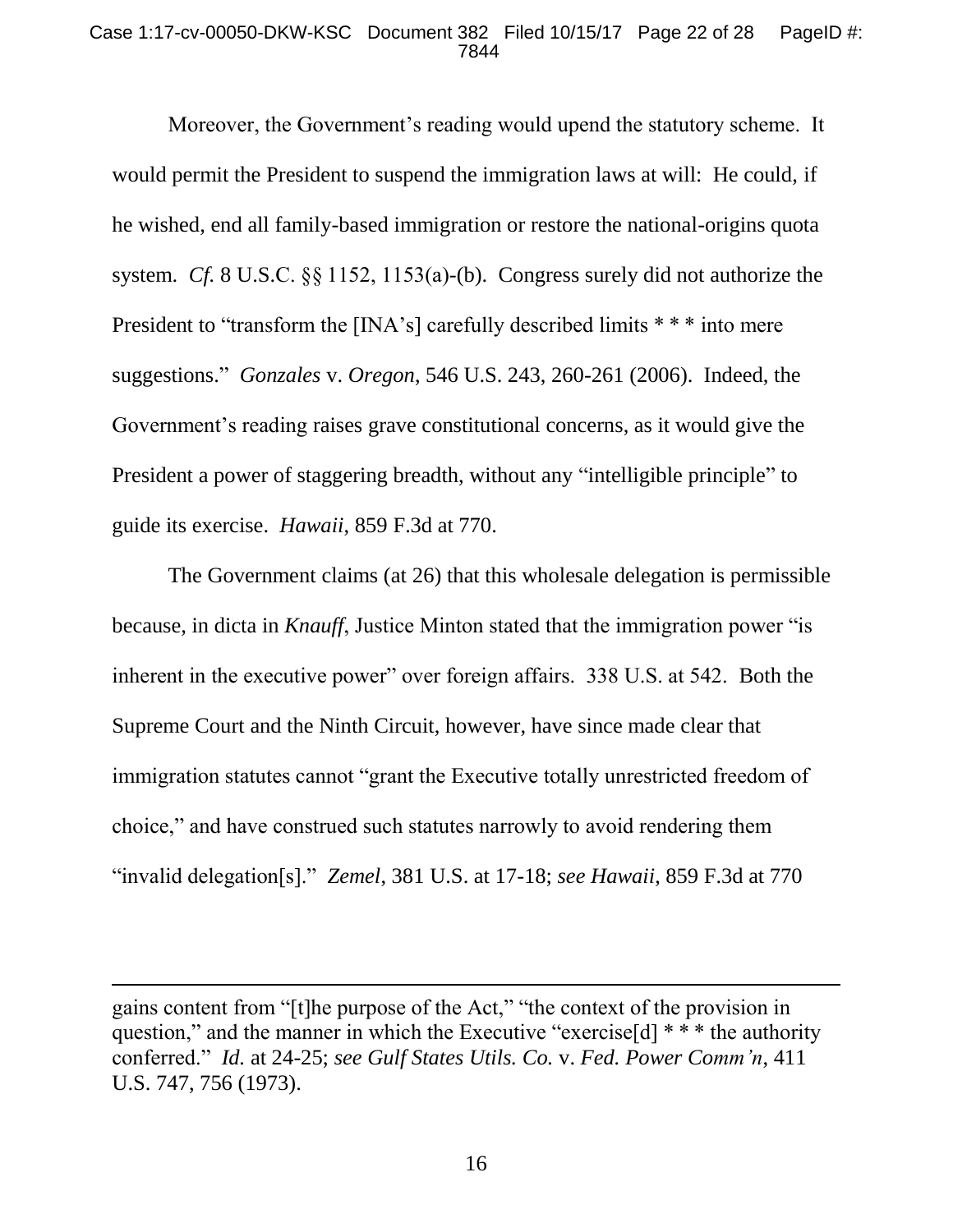(expressing concern that, if "unlimited," Section 1182(f) would be a "forbidden delegation of legislative power").

c. EO-3 exceeds the established limits on the President's exclusion power. The Government does not claim that EO-3 excludes aliens akin to subversives, violators of international law, or the statutorily inadmissible. Mem. 28. Nor does it claim EO-3 responds to an exigency. *Id.* That is enough by itself to render the order invalid.

What is more, EO-3 thwarts the policies of the immigration laws. Mem. 28- 29. The Government claims (at 27-28) that Congress's detailed system for identifying and vetting potential terrorists merely "set[s] the *minimum*  requirements for an alien to gain entry," and that the President may "*add[]*" to that scheme. But the law's terrorism-related provisions strike a careful balance, specifying when and on what grounds the Executive may exclude aliens. *Hawaii*, 859 F.3d at 781-782. By treating the law's "detailed" requirements as "superfluous" and replacing them with the President's own set of indefinite rules, the President has acted contrary to "the expressed will of Congress." *Id*.

#### **3. EO-3 Violates the Establishment Clause.**

On its face and in its essence, EO-3 is the latest outgrowth of a policy initiative intended to make good on the President's campaign promise to prevent Muslim immigration. Because that purpose plainly violates the Establishment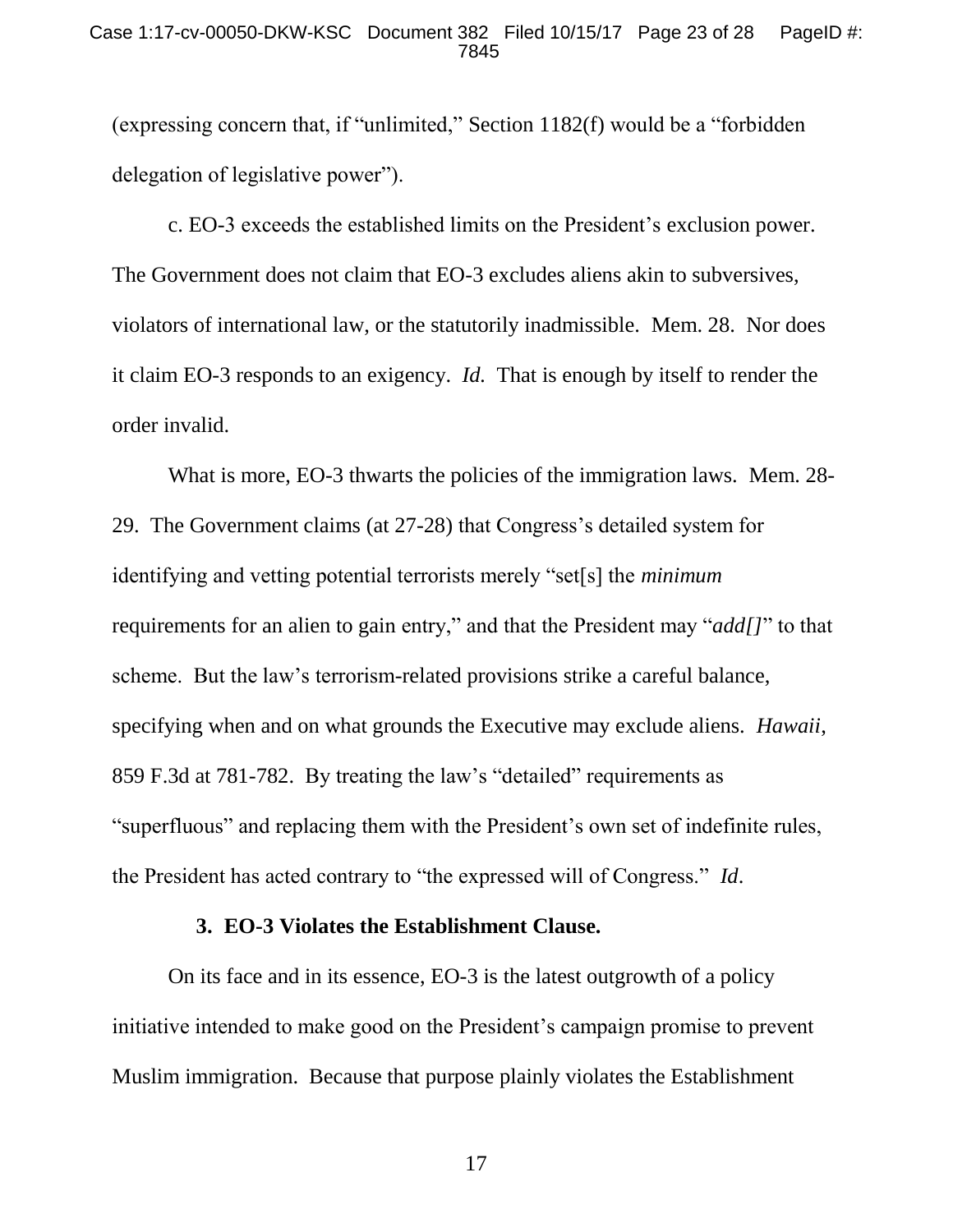#### Case 1:17-cv-00050-DKW-KSC Document 382 Filed 10/15/17 Page 24 of 28 PageID #: 7846

Clause and the Constitution's limits on religious discrimination, Plaintiffs are likely to succeed on the merits of their constitutional challenge.

As with the prior iterations, the Government's primary defense is the assertion that *Kleindienst* v. *Mandel*, 408 U.S. 753 (1972), requires the Court to shut its eyes to the President's unconstitutional purpose. But *Washington* v. *Trump* flatly held that *Mandel* does not apply to the review of "the President's *promulgation* of sweeping immigration policy." 847 F.3d at 1162; *see also In re Reyes*, 910 F.2d 611, 612-613 (9th Cir. 1990) (reviewing Executive Order regarding immigration without any mention of *Mandel*). Contrary to the Government's claim (at 32), the Ninth Circuit did not "reserve consideration" of *Mandel*'s application in the Establishment Clause context; the only thing it "reserve[d]" was the application of the appropriate, *non*-*Mandel* Establishment Clause standard to EO-1. *Washington*, 847 F.3d at 1167-68.

In any event, *Mandel* demands deference only in the face of a "facially legitimate and bona fide" rationale. 408 U.S. at 769. The Government's stated rationale for EO-3 is not "bona fide" because—as this Court has already held there is ample evidence that the President instituted the policy from which EO-3 emerged for the primary purpose of excluding Muslims from the United States.

That same fact is fatal to the Government's attempt to defend EO-3 on the merits. The Government relies heavily on the elaborate process through which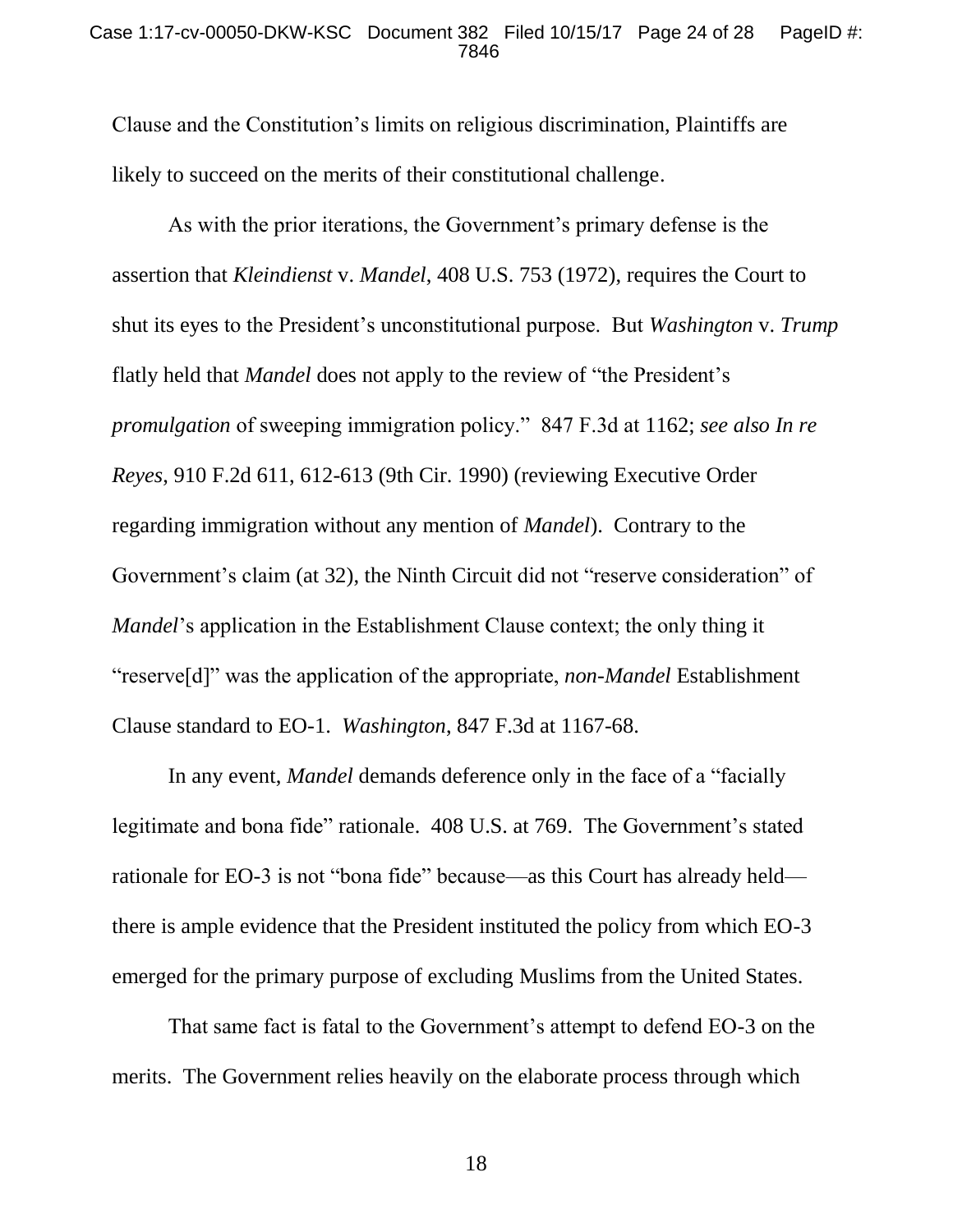EO-3 was developed, but that process was dictated by EO-2, an order enacted primarily for the *unconstitutional* purpose of banning Muslims. Perhaps recognizing the difficulty, the Government suggests that the President has "repudiated" this prior unconstitutional policy. But the President has never once done so. Instead, the Government is left holding the bag, relying on a single speech in which he offered some general praise for Islam. That is not a "repudiat[ion]" of the President's stated goal of preventing Muslim immigration, and it certainly is not a repudiation of EO-2 itself. Indeed, just as in *McCreary County* v. *ACLU of Kentucky*, 545 U.S. 844, 867-868 (2005), the prior unconstitutional policy remains on the books. And, far from rejecting it, the President has called for a "much tougher version," Third Amended Compl. ¶ 86, and suggested that EO-3 *is* that harsher iteration, *id.* ¶¶ 87, 94. This Court enjoined EO-2; the same treatment is appropriate for its "tougher" successor.

#### **B. The Remaining TRO Factors Are Satisfied.**

EO-3 will inflict numerous irreparable harms on Plaintiffs. Mem. 6-10, 34. The Government does not contest most of these harms. Instead, it asserts only that delays in entry are not irreparable because they are too "speculative." Opp. 38. That is plainly wrong. As soon as EO-3 goes into effect, it will "prolong[]" family separation and "constrain[]" the University of Hawaii. *Hawaii*, 859 F.3d at 782.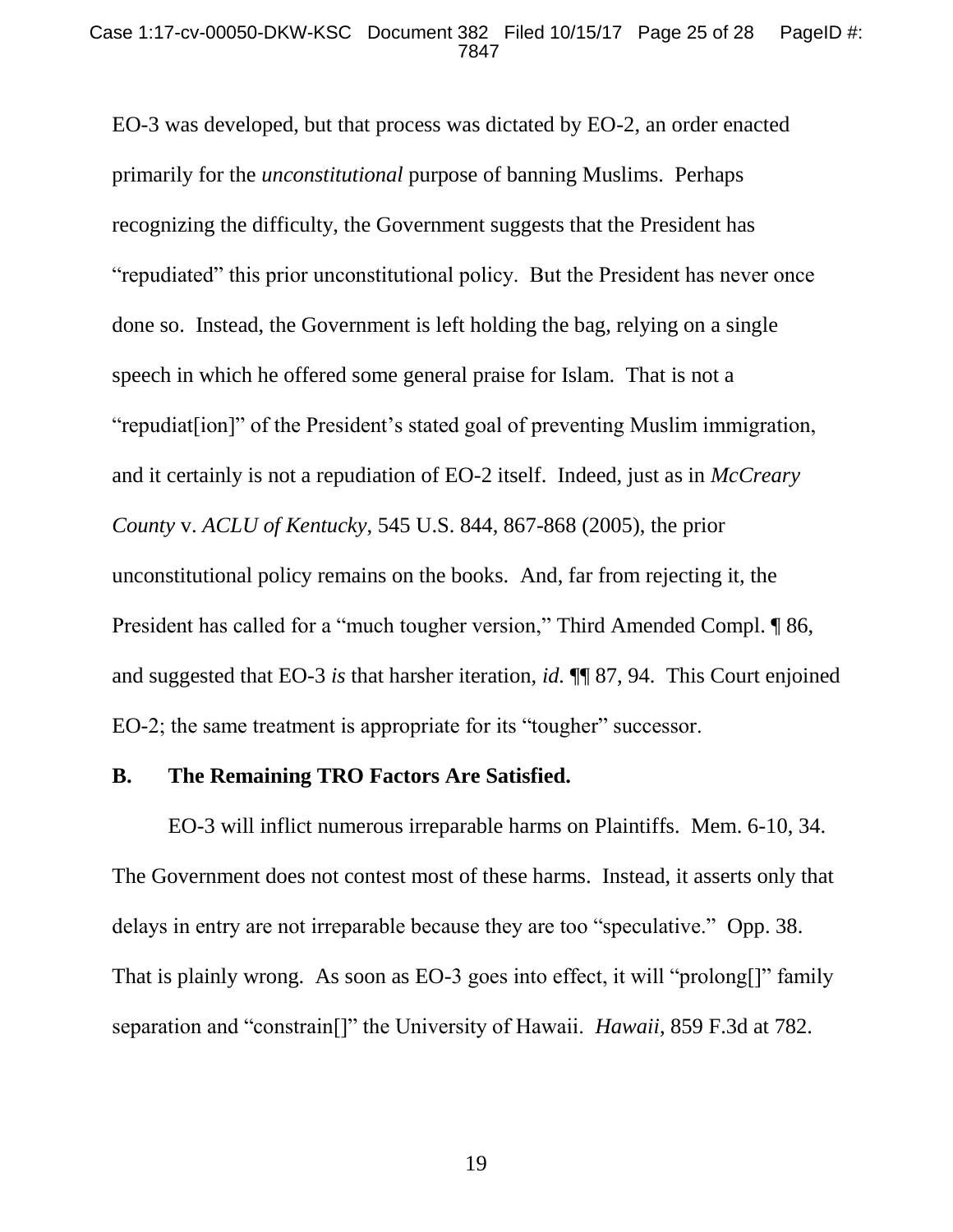#### Case 1:17-cv-00050-DKW-KSC Document 382 Filed 10/15/17 Page 26 of 28 PageID #: 7848

The balance of the equities and the public interest also favor Plaintiffs. The Government asserts (at 39) that "[t]he Court should not interfere with" the President's national-security and foreign-policy judgments. But the Ninth Circuit has rejected that argument before. *Washington*, 847 F.3d at 1168. The Government also does not explain how the vetting process designed by Congress is inadequate, nor does it identify an exigency that compels EO-3's travel bans.

#### **C. A Nationwide Injunction Is Appropriate.**

The Government argues (at 39) that injunctive relief must "be limited to redressing a plaintiff's own cognizable injuries." That flies in the face of this Court's and the Ninth Circuit's determination that a nationwide injunction of EO-2 was proper. *See Hawaii*, 859 F.3d at 787-788.The Government does not attempt to distinguish these circumstances: Like EO-2, EO-3 violates the immigration laws and the Establishment Clause and is invalid in all its applications. Moreover, awarding the piecemeal relief the Government proposes would irrationally fragment immigration policy. Mem. 35-36. Accordingly, only a nationwide injunction can adequately cure the harms inflicted by EO-3.

#### **CONCLUSION**

For the foregoing reasons, Plaintiffs respectfully request that the Court grant their requested TRO.

DATED: Washington, DC, October 15, 2017.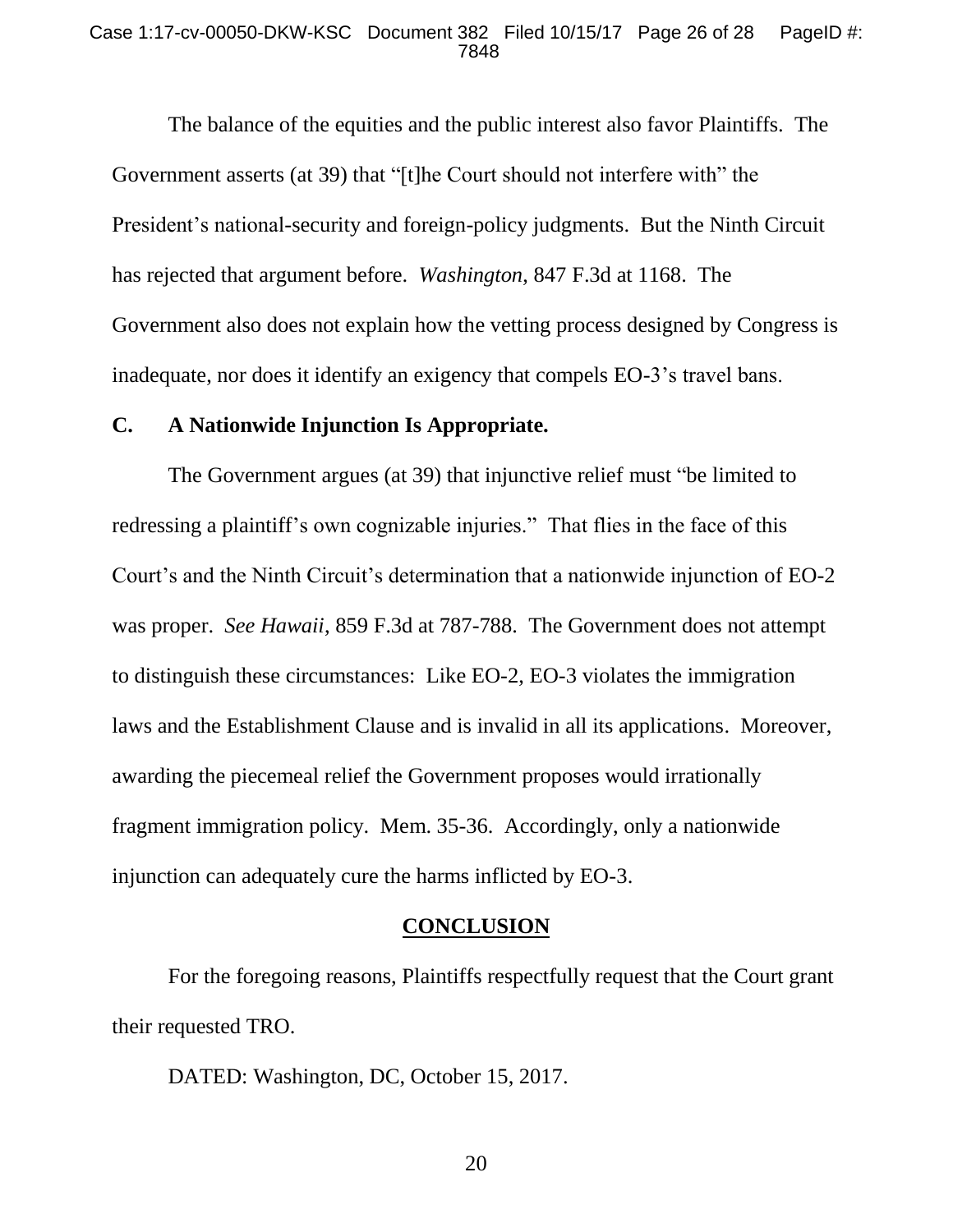DOUGLAS S. CHIN (Bar No. 6465) Attorney General of the State of Hawaii CLYDE J. WADSWORTH (Bar No. 8495) Solicitor General of the State of Hawaii DEIRDRE MARIE-IHA (Bar No. 7923) DONNA H. KALAMA (Bar No. 6051) KIMBERLY T. GUIDRY (Bar No. 7813) ROBERT T. NAKATSUJI (Bar No. 6743) KALIKO'ONALANI D. FERNANDES (Bar No. 9964) KEVIN M. RICHARDSON (Bar No. 10224) Deputy Attorneys General DEPARTMENT OF THE ATTORNEY GENERAL, STATE OF HAWAII

#### *Attorneys for Plaintiff, State of Hawaii Attorneys for Plaintiffs*

#### */s/ Neal K. Katyal*

NEAL K. KATYAL\* COLLEEN ROH SINZDAK\* MITCHELL P. REICH\* ELIZABETH HAGERTY\* YURI S. FUCHS\* SUNDEEP IYER\*† REEDY C. SWANSON\*†† THOMAS P. SCHMIDT\* SARA SOLOW\* ALEXANDER B. BOWERMAN\* HOGAN LOVELLS US LLP

\**Admitted Pro Hac Vice* † *Admitted only in Maryland; supervised by firm members*  †† *Admitted only in Virginia; supervised by firm members*